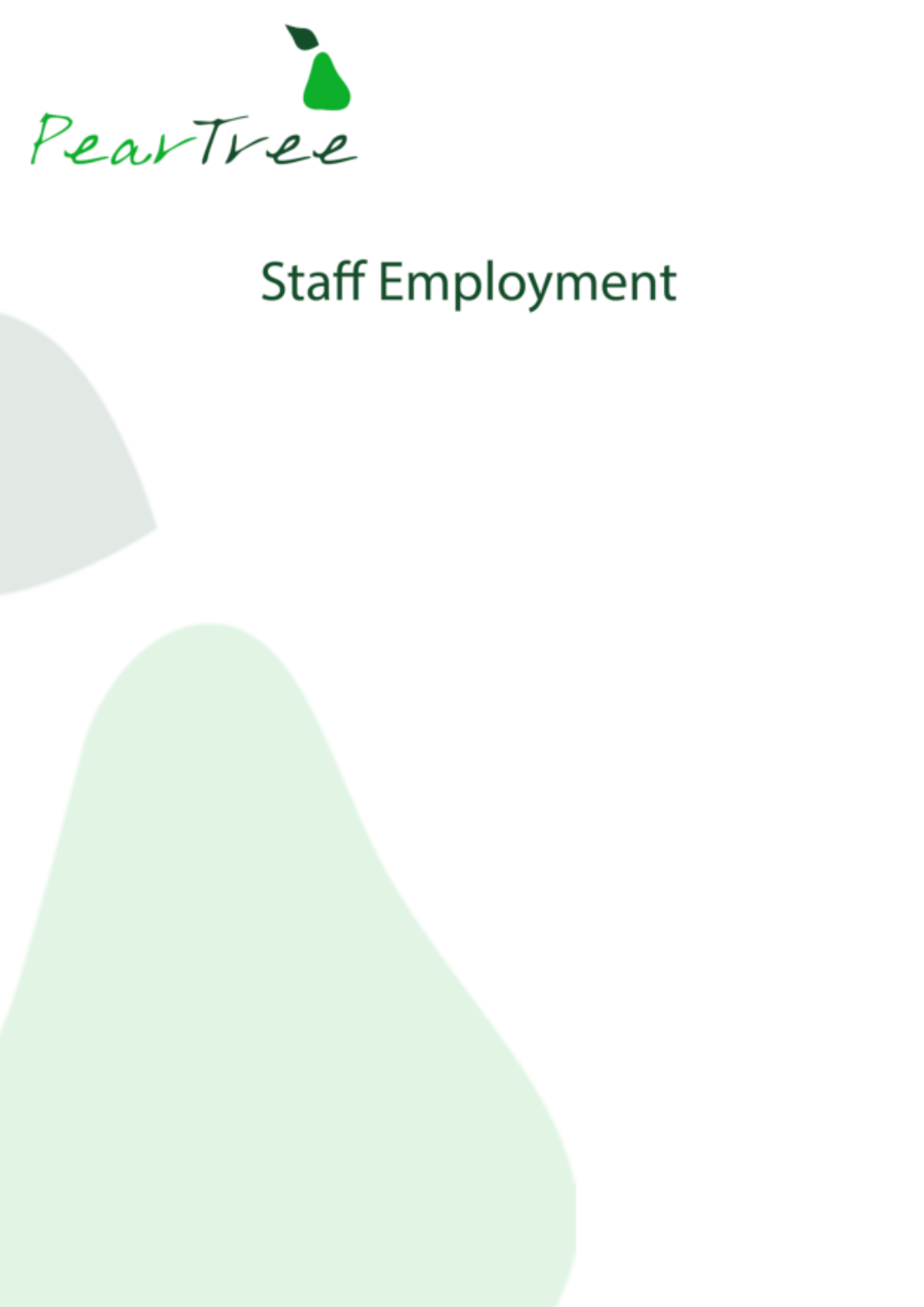#### **Updates**

Senior person responsible ensuring the following is implemented and kept under review: David Bartlett, Managing Director.

#### **Reviews**

Reviewed: June 2017 April 2019 Feb 2020 November 2021

#### **Updates**

Rota Policy added 21/02/20201.

- 1. Staff Employment Policy Keeping Children safe in education added 22/06/2020
- 2. Management Policy language update 22/06/2020
- 3. Recruitment and development Video Interviews included 22/06/2020

4. Recruitment and development - staff development - Sleep in duties priority to higher score staff. 05/10/2020

- 5. Add school assistant job description 08/03/2021
- 6. Updated link to 'Keeping children safe in education 2021 Rev September 2021'
- 7. Updated 3. Recruitment and development in line with current practice. November 21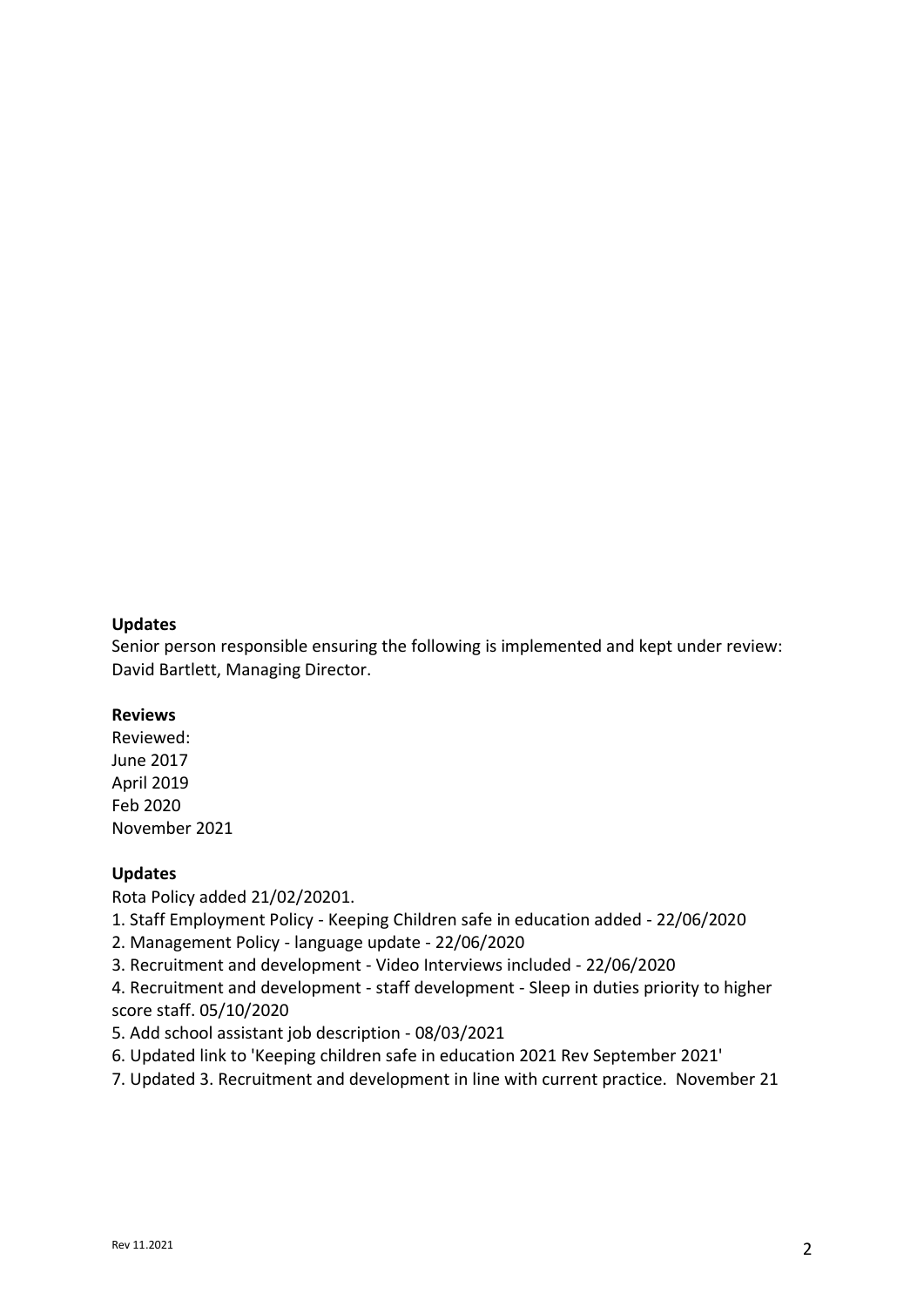| <b>Contents</b>                                                 | Page |
|-----------------------------------------------------------------|------|
| 1. Staff Employment Policy                                      | 4    |
| 2. Management Policy                                            | 5    |
| 3. Recruitment and development                                  | 6    |
| 4. Training and Induction Procedure                             | 13   |
| 5. Personal Specification                                       | 15   |
| 6: Job Descriptions: Maintenance / Farm worker                  | 17   |
| 7. Job Descriptions: Training Instructor/Instructor             | 18   |
| 8. Job Descriptions: School Assistant                           | 19   |
| 9. Job Descriptions: Teacher                                    | 20   |
| 10. Job Descriptions: Education Co-ordinator                    | 21   |
| 11. Job Descriptions: Residential Support Worker                | 22   |
| 12. Job Descriptions: Senior/Residential Social Care Worker     | 24   |
| 13. Job Descriptions: Acting/Duty Manager                       | 26   |
| 14. Job Descriptions: Registered (House) Manager/Deputy Manager | 27   |
| 15. Job Descriptions: Administrative Assistant                  | 29   |
| 16. Job Descriptions: Administrator                             | 30   |
| 17. Job Descriptions: Managing Director                         | 31   |
| 18. Confidentiality Procedure                                   | 32   |
| 19. Absence from Work Procedure                                 | 33   |
| 20. Cover for unexpected/unplanned absences                     | 34   |
| 21. Outside Commitment Policy                                   | 35   |
| 22. Policy on working rota expectations and communication.      | 36   |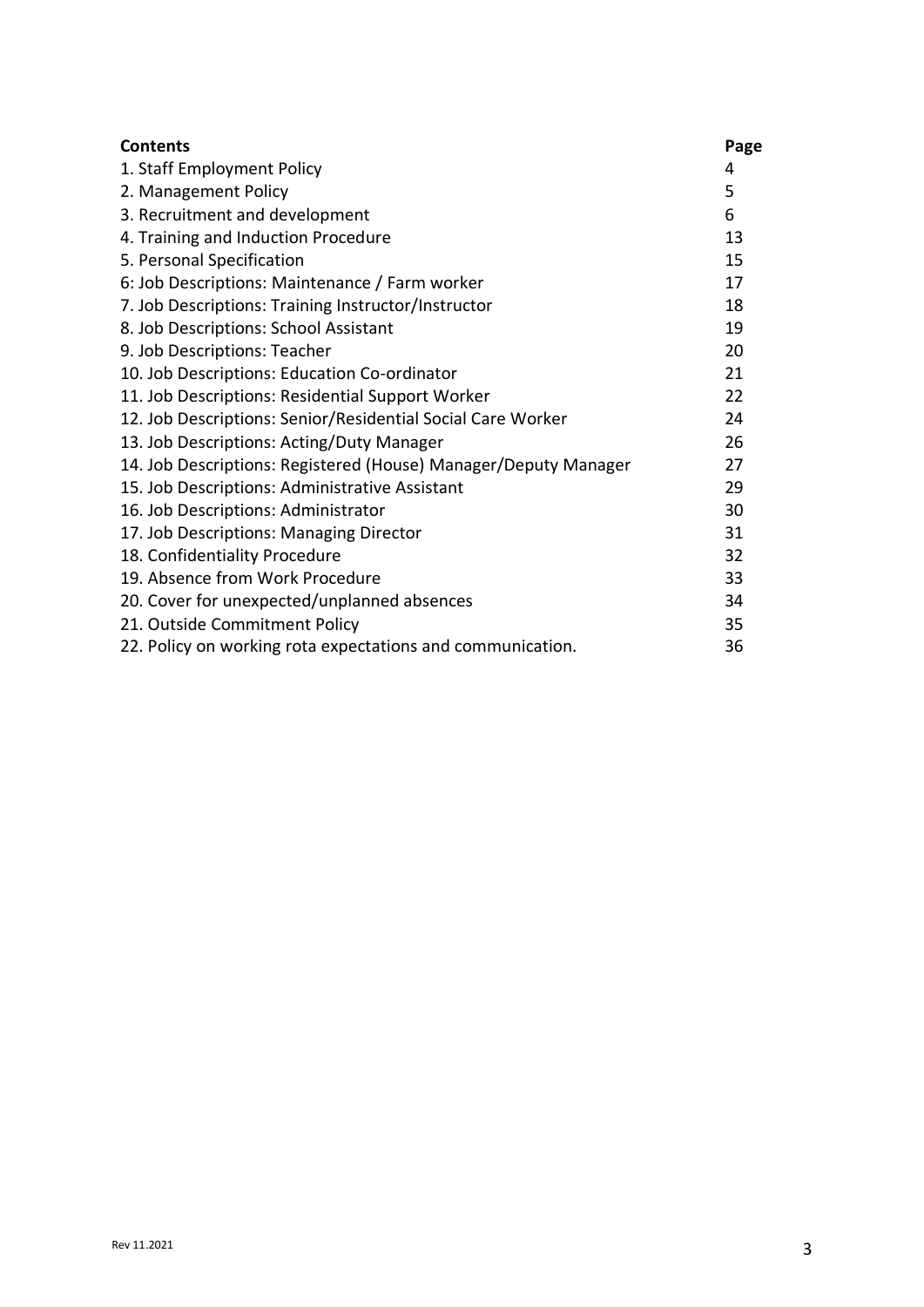# **1. Staff Employment Policy**

Pear Tree projects Ltd recognises that its staff are its greatest asset and that quality care practice is based upon a firm foundation of engaging appropriate staff, supporting them, identifying and then meeting their on-going needs.

Pear Tree Projects Ltd is an equal opportunities employer and welcome applications for employment irrespective of race, sex, marital status, disability, religion, age, sexual orientation or political belief.

Pear Tree is committed to safeguarding and promoting the welfare of children and young people, and expects all staff to share this commitment.

Staff recruitment is untaken in line with Keeping Children Safe in Education:

https://www.gov.uk/government/publications/keeping-children-safe-in-education--2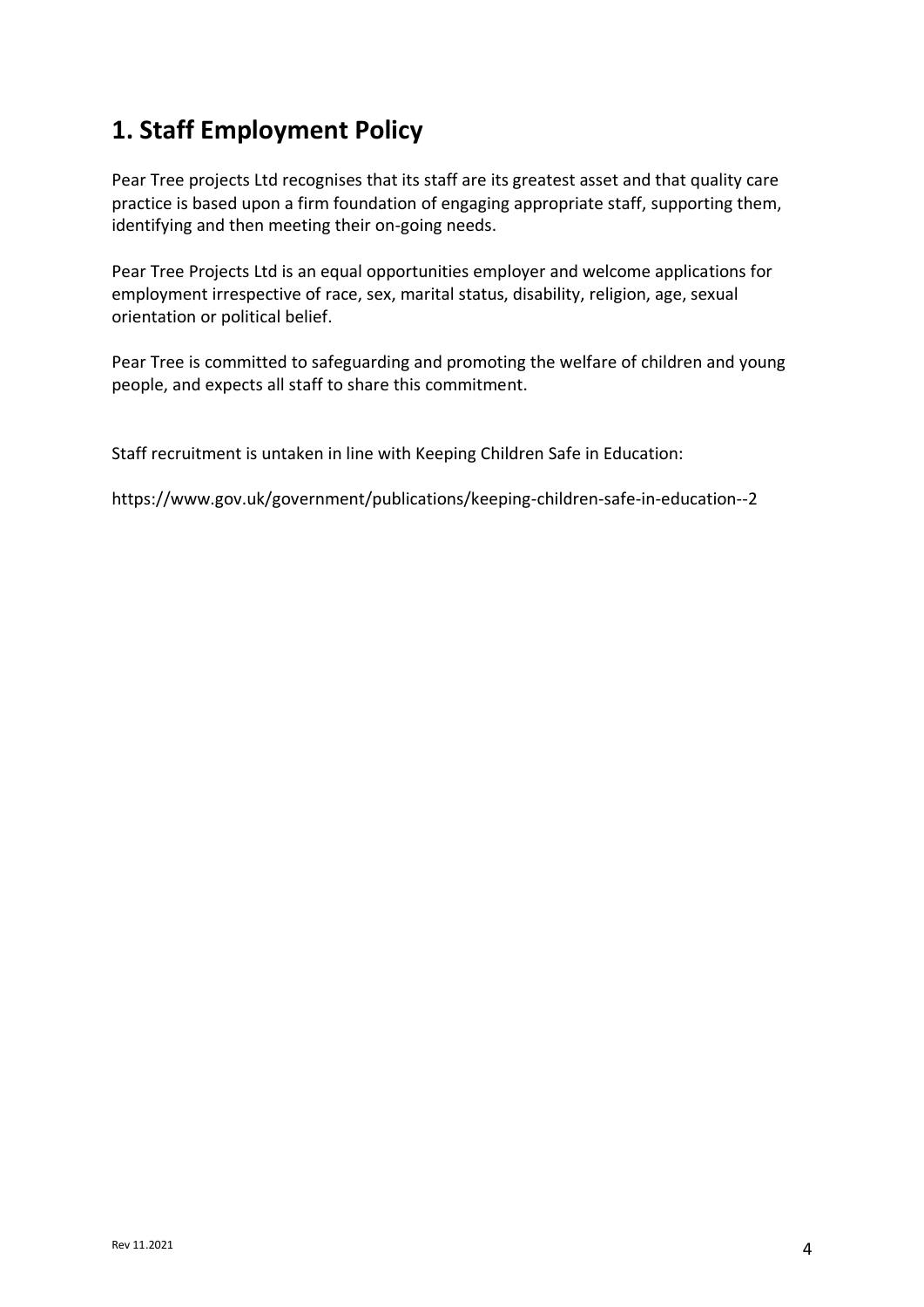### **2. Management Policy**

Pear Tree has developed a well-defined management policy, which is built on a foundation of instilling personal responsibility for the success, or failure, vulnerable people may go through. In short, success or failure is shared by all. Pear Tree is a true meritocracy where individuals can create opportunities for themselves and, likewise, an organisation that creates opportunities for all concerned. Members of staff should feel that they are part of an organisation that is going places on the strengths of the individuals that are employed and, in return, can take rewards in a number of ways.

Importance is placed on having a pleasant working environment and providing a quality of time and experience for both service users and members of staff. Members of staff are regularly encouraged to involve themselves and the people they look after in their particular hobbies. If someone is enjoying their time at work, this is most likely going to be projected onto the people they are caring for and benefits are received all round. Indeed, part of our Employment Policy is that people come with a specific skill or interest or hobby that they can offer on behalf of our clients. Therefore, not only do people get to work in a pleasant home, and working environment, they are actively encouraged to do the things that they enjoy doing at the same time.

Regular supervision is offered and, indeed, the senior members of staff offer an "open door" policy where issues of concern can be discussed whenever it is felt appropriate. Both external and in-house training is provided, though this may vary from time to time depending on the need and resources. There is a strong team spirit and a great deal of job satisfaction in seeing people who come to us improve, whatever their difficulties may be, and opportunities being created for some of society's most vulnerable people. Young people who have left our residential homes and been provided with housing are a good example of this.

In all, there is a feeling of being a member of an organisation that is going places and creating opportunities for all, not only the people we care for but also the members of staff involved in providing that care.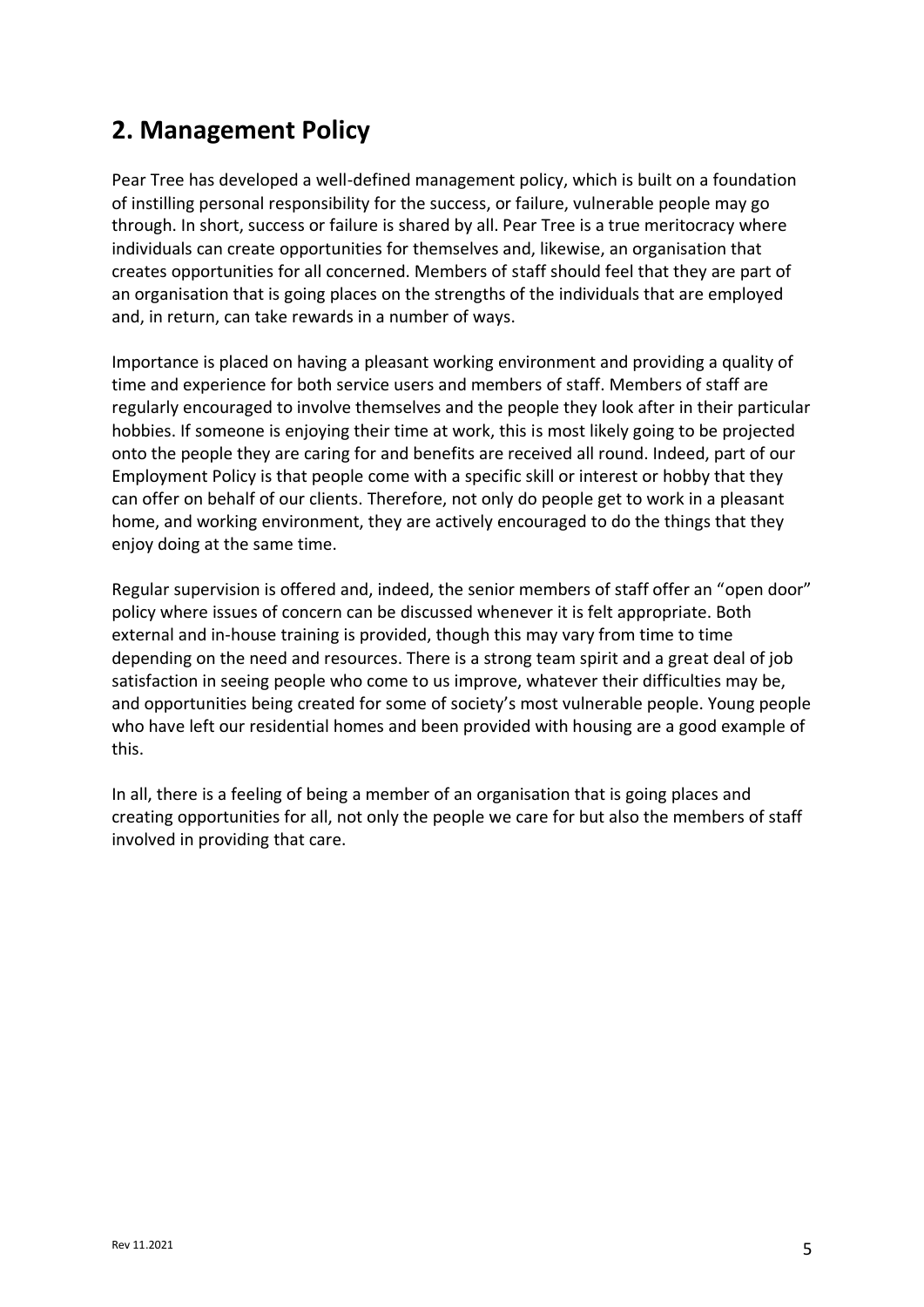### **3. Recruitment and development**

Staff recruited to work within Pear Tree Projects Ltd must host a recent DBS and should reflect the racial, cultural and linguistic background of the children being cared for. As such, staff recruitment may require invoking the genuine occupational qualification exemption to the Race Relations Act 1976 [Section 5(2)(d)] and/or the exemption in the Sex Discrimination Act 1975 [Section 7(2)(e)] to take positive steps in recruitment to ensure the appropriate balance, where it is in the children's best interests to do so.

### **Staff Vetting**

All members of staff will be subject to a full vetting procedure before such duties can commence. This may include a telephone or video screening interview prior to a formal interview, this may also be done via video.

Checks will be carried out with the Disclosure and Barring Service (DBS).

Two references must also be taken up and such references (which must include last employer and the place where they were involved with children) must specifically enquire as to whether there is any impediment to the prospective staff member being employed in any capacity with access to children. These references are verified by telephone. In addition, the reasons for leaving previous employment with vulnerable clients verified.

Important additional checks to accompany the CRB Disclosure for overseas staff are required. In addition to an Enhanced CRB Disclosure, additional checks such as obtaining certificates of good conduct from relevant embassies or police forces are necessary.

Proof of qualifications must be produced. Any gaps in CVs should be satisfactorily explained.

Prospective employees selected for interview should demonstrate maturity, sound judgement and a realistic understanding of the needs of children, young people and adults. Selection will also test a candidate's ability to withstand personal stress, a willingness to receive support and an acceptance of all Pear Tree's procedures. Of particular importance is the candidate's ability to provide a good example to children or adults, as Pear Tree offers a model of experiential learning in its work.

### **Staff Support**

All staff will receive individual supervision from their line manager. Supervision is provided on a regular basis, often conducted in an informal and relaxed way. For the first three years of employment an annual formal appraisal is conducted and recorded, for every year after an annual staff preformance assessment is completed. Members of staff are given the opportunity to express their feelings regarding the work that they do and helped to understand those feelings. Line managers will ascertain that the staff member's responses to clients are appropriate to the methods employed by Pear Tree Projects Ltd and that their involvement with clients is appropriate.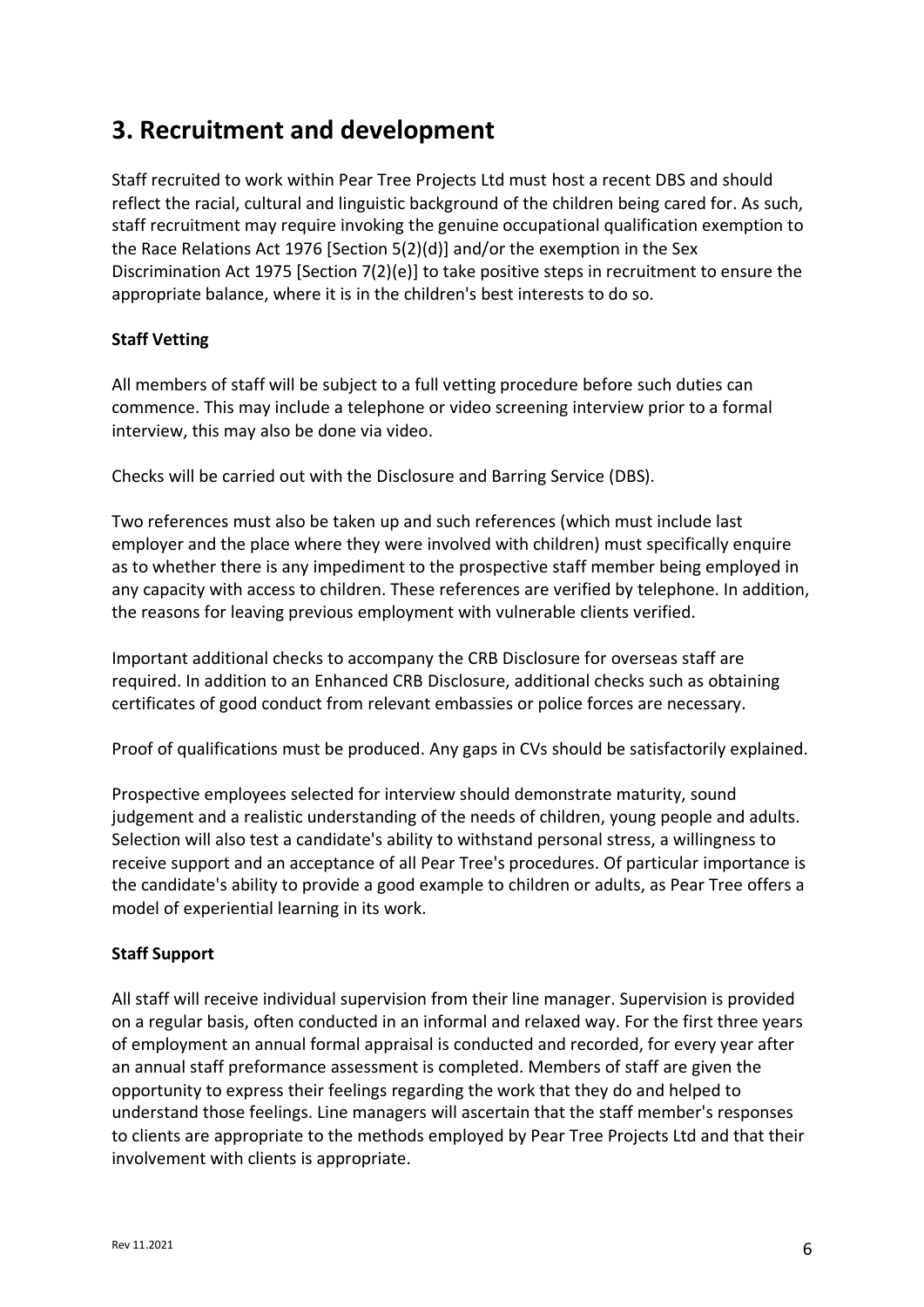Staff meetings will also be held where staff members can contribute to decisions made affecting the running of the various projects and encourage a development of a common awareness of the needs of the children or other clients. The frequency and structure of these may vary from time to time.

#### **Staff Development**

During a member of staff's first year of employment, the member of staff must receive regular (preferably quarterly) Personal Holistic Competency Assessments. This is to ensure that an accurate evaluation is undertaken to reach the decision about the member of staff's suitability and continued competence.

Residential Social Care Workers are subject to ongoing supervision and annual appraisal. The appraisal considers a member of staff's performance over the course of a year and asks 20 key questions that are directly relevant to their role.

From this, a score of 1- 5 is allocated.

1. Indicates the member of staff is not suitable to the role and should consider other options; action will be taken for dismissal on the grounds of inadequate performance.\*

2. Indicates inadequate performance immediate action is required to improve skill base and performance. Member of staff to be on structured support to help improve performance. Regular monitoring. Action may be taken for dismissal on the grounds of inadequate performance.\*

\* Once out of probation if a member of staff scores 1 or 2 their supervisor must complete monthly Personal Holistic Competency Assessments.

3. Indicates minimum contribution, attention to skill base is required immediately. Response to support is to be monitored. Poor response may indicate a further drop of rating score to 2.\*\*

\*\* Once out of probation if a member of staff scores 3 their supervisor must complete quarterly Personal Holistic Competency Assessments.

4. Indicates the member of staff is able to make a worthwhile contribution but needs to improve skill base.

5. Indicates the member of staff is competent at nearly all or all tasks.

5\*. Indicates the member of staff achieving a score of 5 and scoring 20/20 in the appraisal system are acknowledged as giving 5\* performance.

(This scoring system will be used to allocate sleep-in duties with the highest scoring staff given priory. Any adjustments to this will be at the House Manager's discretion.)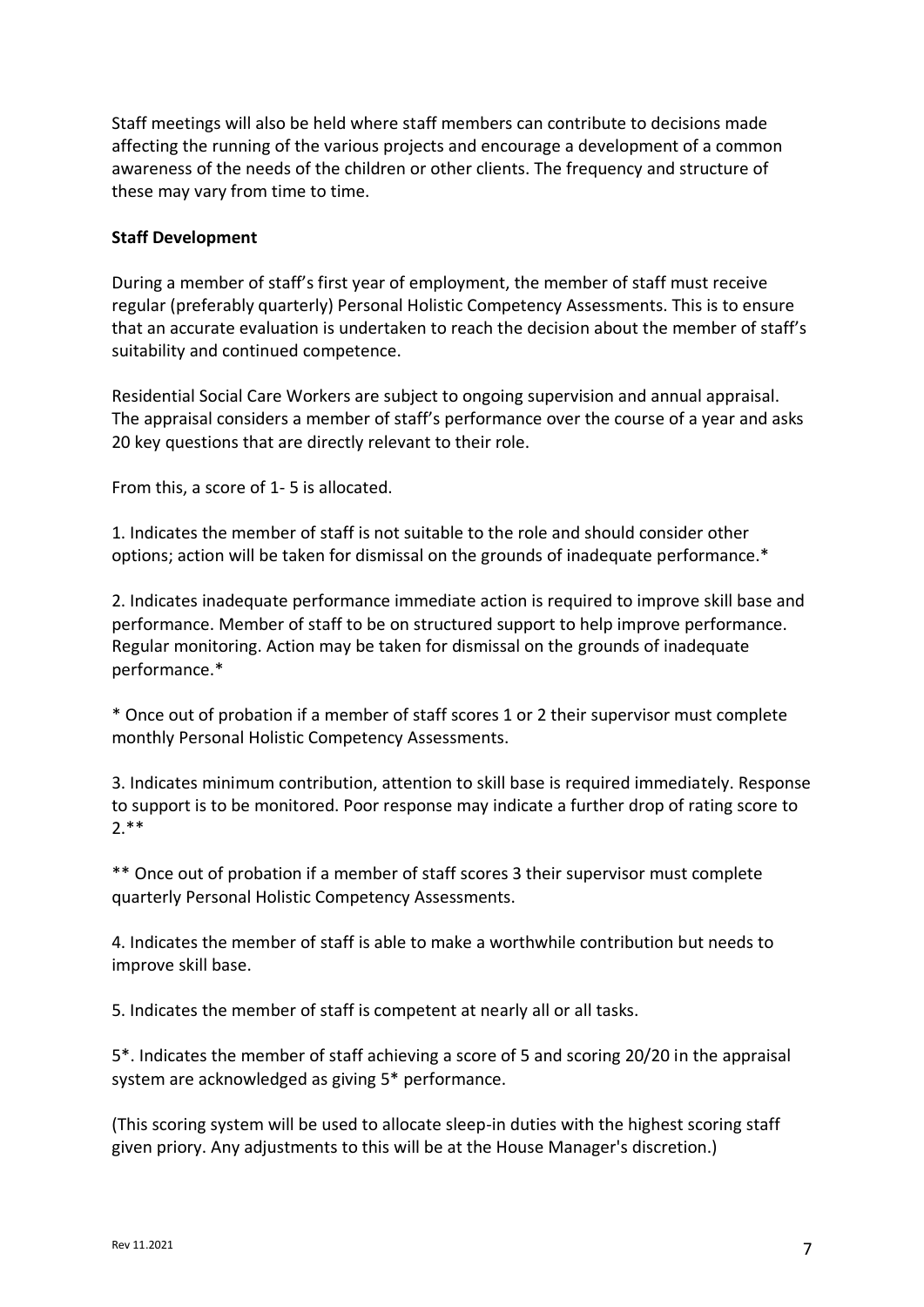A member of staff who has a score of 5 and 3 years experience at Pear Tree or previous experience as a senior/manager is to be recognised as a Senior Residential Social Care Worker. This level of performance must be maintained at each appraisal to remain a Senior. If the level of performance reduces to a score of 4 or less the title of Senior is withdrawn.

Senior Residential Social Care Workers who meet the following criteria may be called on to provide Acting Duty Manager cover as and when required.

The criteria is:

A: The ability to be flexible and able to provide sleep-in duties as and when required.

B: The ability to function in and contribute to each house

C: Have they displayed leadership and support to other members of staff.

D: They are up to date with all mandatory training.

E: They have not been subject to a disciplinary procedure within the last 12 months.

F. Have they completed all Key Worker Tasks

G. Have they attended Multi agency meetings

If called on to contribute to the Duty Manager rota they will be paid an allowance on top of their salary for that period of time.

They will be known as Acting Duty Manager.

For the role of Duty Manager the following criteria must be met:

A: Do they have the ability to remain calm under a stressful situation.

B: Are they a positive role model.

C: Do they have the Interpersonal skills which give confidence to both staff and children.

D: Have they had restraint training and have they the experience to carry this out effectively.

E: Have they had the experience in de-escalation or are they aware of the importance of this.

F. Can they demonstrate leadership during a crisis.

G. Can thy function as part of a team.

Members of staff from the Acting/Duty Manager list may be considered for promotion to the role of Deputy Manager or other senior posts as and when required.

Deputy Managers may be considered for promotion to House Managers, or other senior posts as and when required.

#### **Procedures**

Pear Tree Projects Ltd is committed to providing written procedures on all aspects of its work and these procedures must be given to, and understood by, all staff members. A signed copy, indicating receipt, will be placed on each staff member's personal file.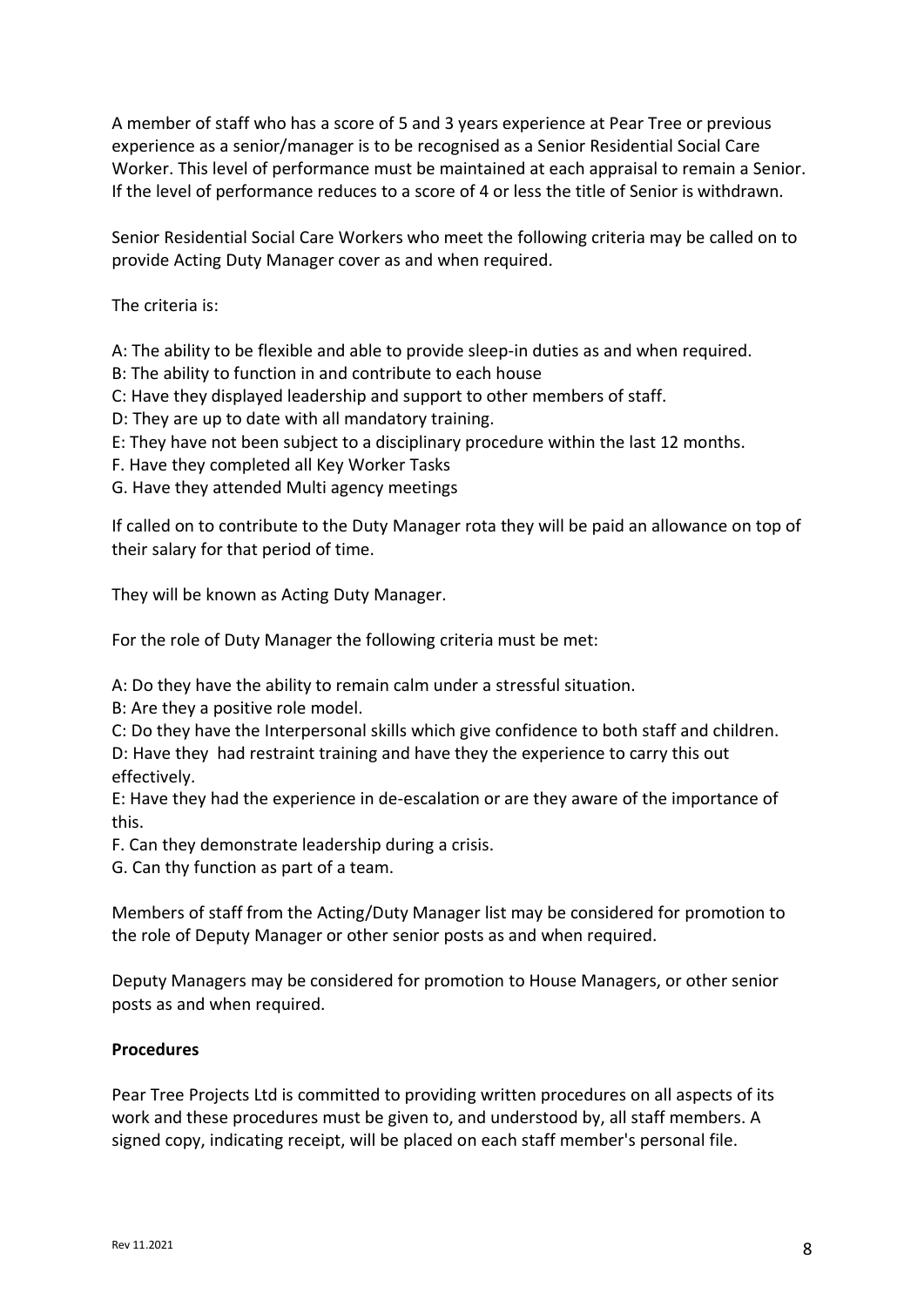Contributions to the development of procedures are welcomed by Pear Tree Projects Ltd.

#### **Child Protection**

In the event of an allegation being made against any member of staff, Pear Tree Projects will immediately notify the Local Authority under its Child Protection procedure. Pear Tree undertakes to co-operate fully with any investigation and enact any recommendations accordingly.

#### **Unsuitable staff**

Pear Tree Projects Ltd undertakes to notify the Department of Health and the DBS when inappropriate conduct by a staff member suggests that he/she might not be a suitable person for work involving children.

#### **Recruitment process**

Pear Tree is an expanding organisation that is continuing to seek appropriate people to work with clients. We are constantly looking for people who display the personal qualities, empathy and caring attributes required to work with vulnerable people. Potential candidates should have a particular skill or interest, which can be utilised within the organisation on the client's behalf.

Potential candidates will be vetted via DBS prior to employment.

#### **When a vacancy occurs**

Whenever a specific vacancy occurs the advertisements are placed on the Indeed website.

#### **Job description**

All members of staff are issued with a job description, which outlines the main purpose or function of the post. It lists the main duties and informs of the level of responsibility that the member of staff is undertaking.

#### **Person specification**

As identified previously, Pear Tree is seeking to employ people who demonstrate the personal qualities, empathy and caring attributes required to work with vulnerable people. Potential candidates should have a particular skill or interest, which can be utilised within the organisation on the client's behalf. In addition, experience, or an association with, the caring professions is required. Formal qualifications are an advantage.

#### **Short listing**

On receiving application forms, persons who demonstrate that they have the above attributes will be invited for interviews.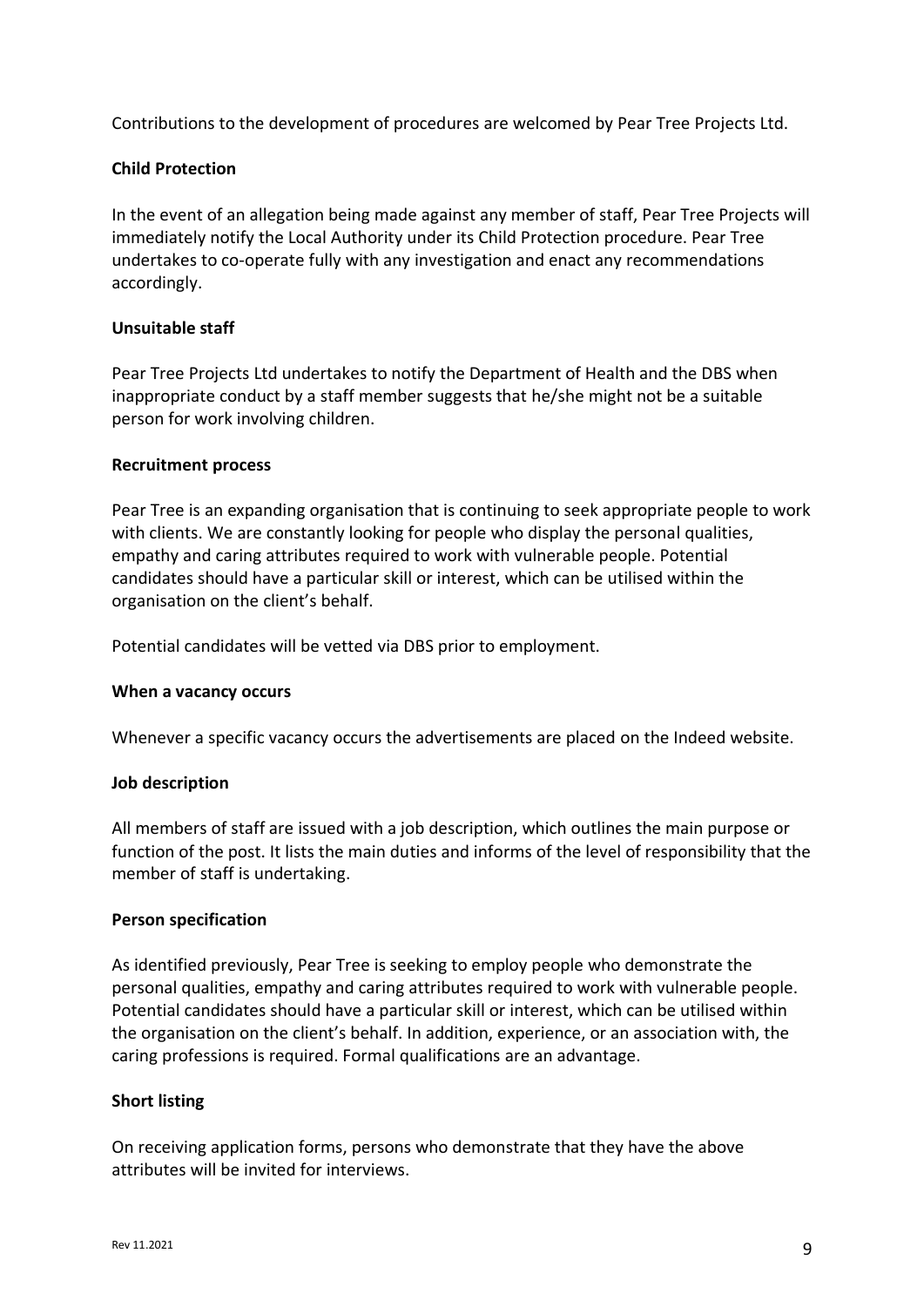#### **References**

References are taken up on all candidates who have been invited to join Pear Tree, whose offer of employment is being considered. Referees must include the last employer.

#### **The interview**

The interview will take place at on a digital platform or at one of our main offices with least two senior members of staff, when the prospective candidate will be asked a number of questions, which are designed to give the prospective employee the opportunity to elaborate on the attributes, and skills that they may possess and how they may be utilised within the organisation.

#### **Selection process**

Members of staff will be selected on their performance and their ability to demonstrate that they have the necessary attributes outlined above. Potential candidates will be marked on their personal qualities, self-presentation, empathy, working knowledge of client group, and working input of the specific skill they wish to contribute to the organisation.

Once successfully through an interview, a prospective candidate will be invited to visit our homes, to meet children and staff. During this process an assessment will be made taking into account observations by the senior Members of Staff conducting the visit on:

- interactions with staff and children
- response to environment and the kind of service required
- overall presentation throughout

Children and staff at all levels will be asked to contribute their view on the visit, which will be given careful consideration.

This process will be used to clarify one of three issues:

- proceed with job offer
- second interviews to clarify specific issues
- decline job offer

If candidate is successful through these stages, they will have been considered suitable to be employed by the company.

Once in post new member of staff will undergo their induction procedure, which will involve working at different locations. Home Managers will be consulted on a regular basis as to the success or difficulties in their specific setting and changes made where necessary.

#### **Selection Process for Residential Social Care Worker/Teaching Posts**

Advertisement: 'Invite' letters requesting application form Application received: Screened to ensure:-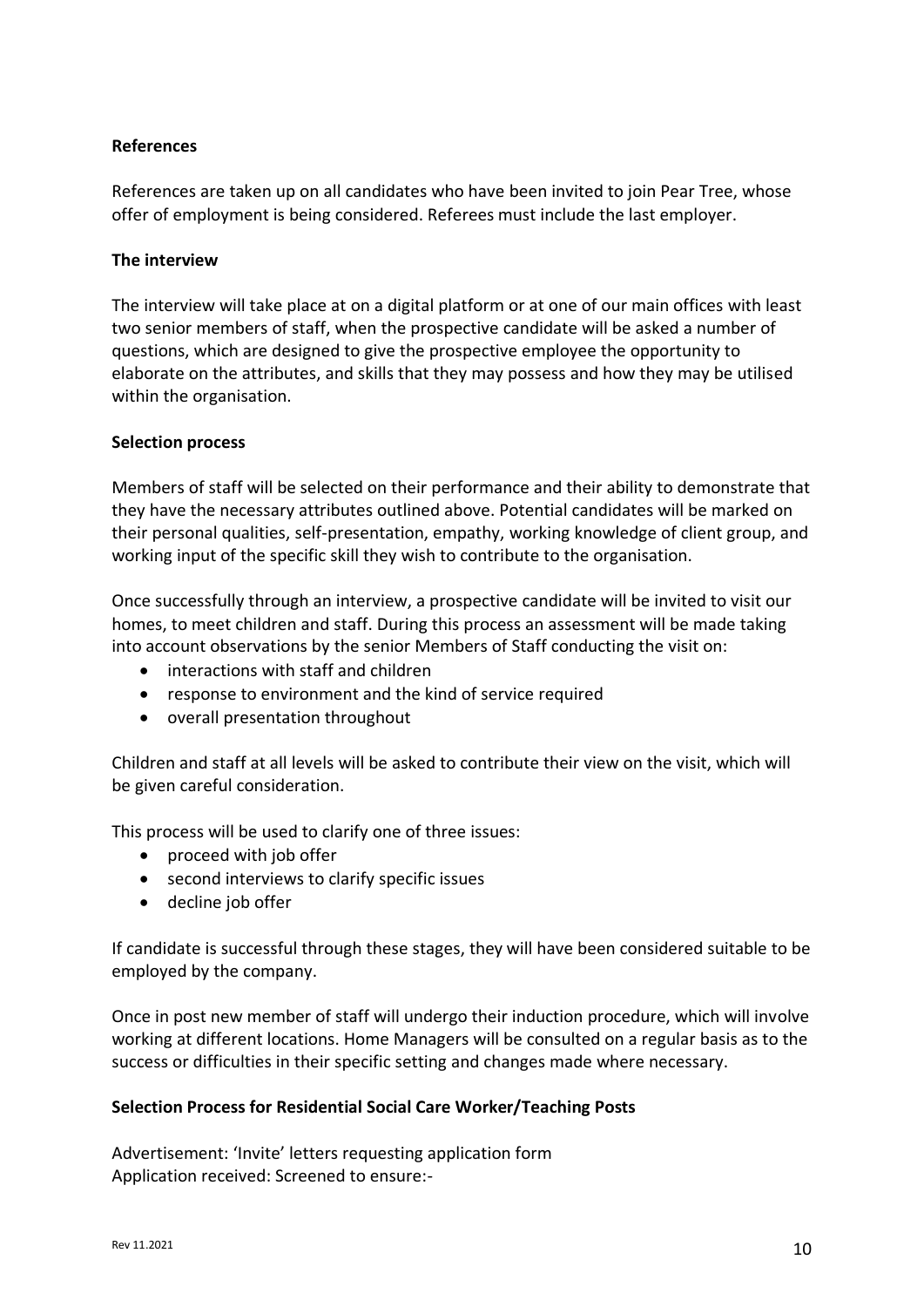- a) previous experience
- b) suitable qualifications
- c) car for work
- d) applied to Pear Tree before
- e) address known to us for any reason
- f) clean driving licence
- g) does the applicant smoke
- h) fully completed record of education
- i) there is a complete history of employment
- j) has relevant qualifications
- k) has relevant experience
- l) any disciplinary hearings/suspensions
- m) subject to any investigations
- n) any children ever placed in the care of LA
- o) any criminal records

Invited for initial interview, chaired by David Bartlett (MD) and at least 2 other, senior members of staff (to include the House Manager of the Home where the vacancy exists, or from school.)

Candidates scored on:

- Presentation
- Empathy
- Enthusiasm
- Skills to offer
- Self-expression
- Influencing factors
- Maturity
- Working knowledge

If successful at initial interview, invite to visit Homes to see facilities and meet young people.

If issues that need exploring are identified, returned for second interview – Decision made.

If Assessor is completely satisfied and passed documentation to HR, confirm offer of post, after visits, subject to satisfactory DBS checks and references received. Above received – post confirmed If unsuccessful at any stage, decline job offer Selection Process for other posts Advertisement Application Form Initial interview – chaired by David Bartlett (MD) with at least one other senior member of staff – visit to working environment Offer of post, subject to satisfactory references and checks (decline letter if unsuccessful)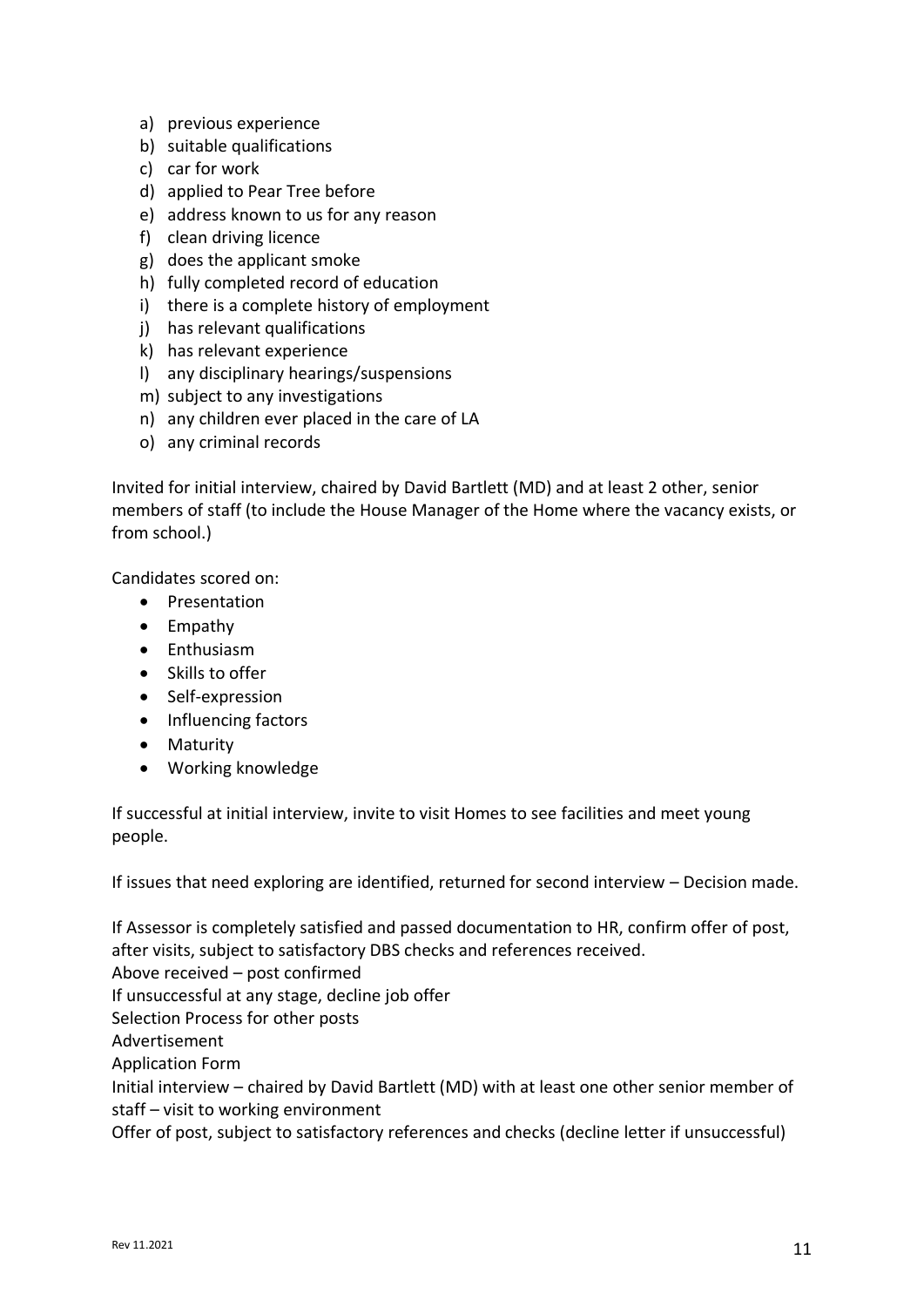#### **Satisfactory service**

All members of staff joining the organisation will be offered a contract of employment, which includes a probationary period which maybe from six to twelve months.

#### **Profile of a successful member of staff**

Empathy, Skills to offer, Enthusiasm, Relationship building skills, Strength of character, Sense of humour, Committed, Sensible, Determined, Best of intentions, Ability to engage children, Professional/business like, Ability to change roles ("hats") and dress accordingly, Effective team member, Self motivated, Ability to evaluate own performance, Evidence of tact, discretion, sensitivity, Awareness of skills and approaches and willingness to use them, Being able to learn from experience, Ability to design strategies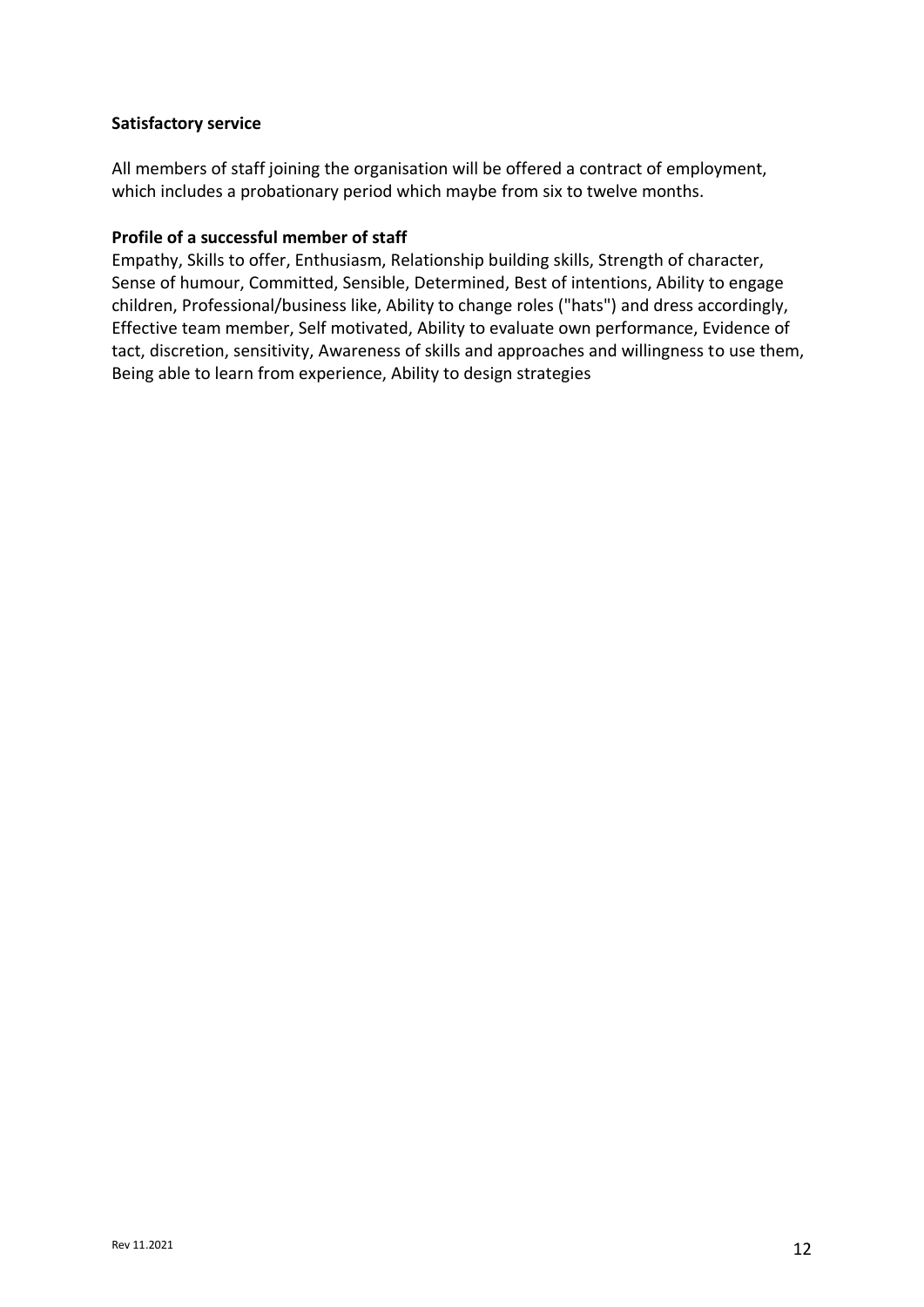### **4. Training and Induction Procedure**

### **Training**

All training requirements will be explained to staff during their induction meeting with Human Resources. Training Assessor Denise Ferguson, First In Training will register and support staff to complete CWDC and QCF Level 3 training.

#### CWDC:

All employees (with no history of working with children / young people) are enrolled onto CWDC Induction training within 7 days of their start date. The CWDC training is to be completed within 24 weeks.

QCF Level 3 Diploma Children and Young People Workforce Social Care: If not previously achieved all staff must complete QCF Level 3 Diploma Children and Young People Workforce Social Care within 12 months of their start date. The diploma has a total of 18 units. Members of staff should aim to complete at least 4-5 units per quarter.

In addition the following training is to be completed within 12 months of their start date:

Safeguarding / Child Protection Safeguarding Children from Abuse by Sexual Exploitation Health and Safety in Care Environments (to include manual handling and fire) First Aid Control and Administration of Medication Food Hygiene

All the above are completed online.

Team Teach - Control and Restraint - A 2 day training course delivered by Steve Cahill, Behaviour Specialist, Elements North East, in the reduction of risk, restraint and restriction.

First Aid - Full day training in Emergency First Aid at Work.

The following training is refreshed in the timescales stated:

Safeguarding - refreshed every 2 years

Health and Safety in Care Environments - whenever possible, refreshed every 3 years First Aid - At least one member of staff on duty must have current first aid training. However, every member of staff will be refreshed every 3 years, when possible.

#### **Induction**

At the beginning of a member of staffs career at Pear Tree, they are guided through our induction procedure by our Human Resource Department.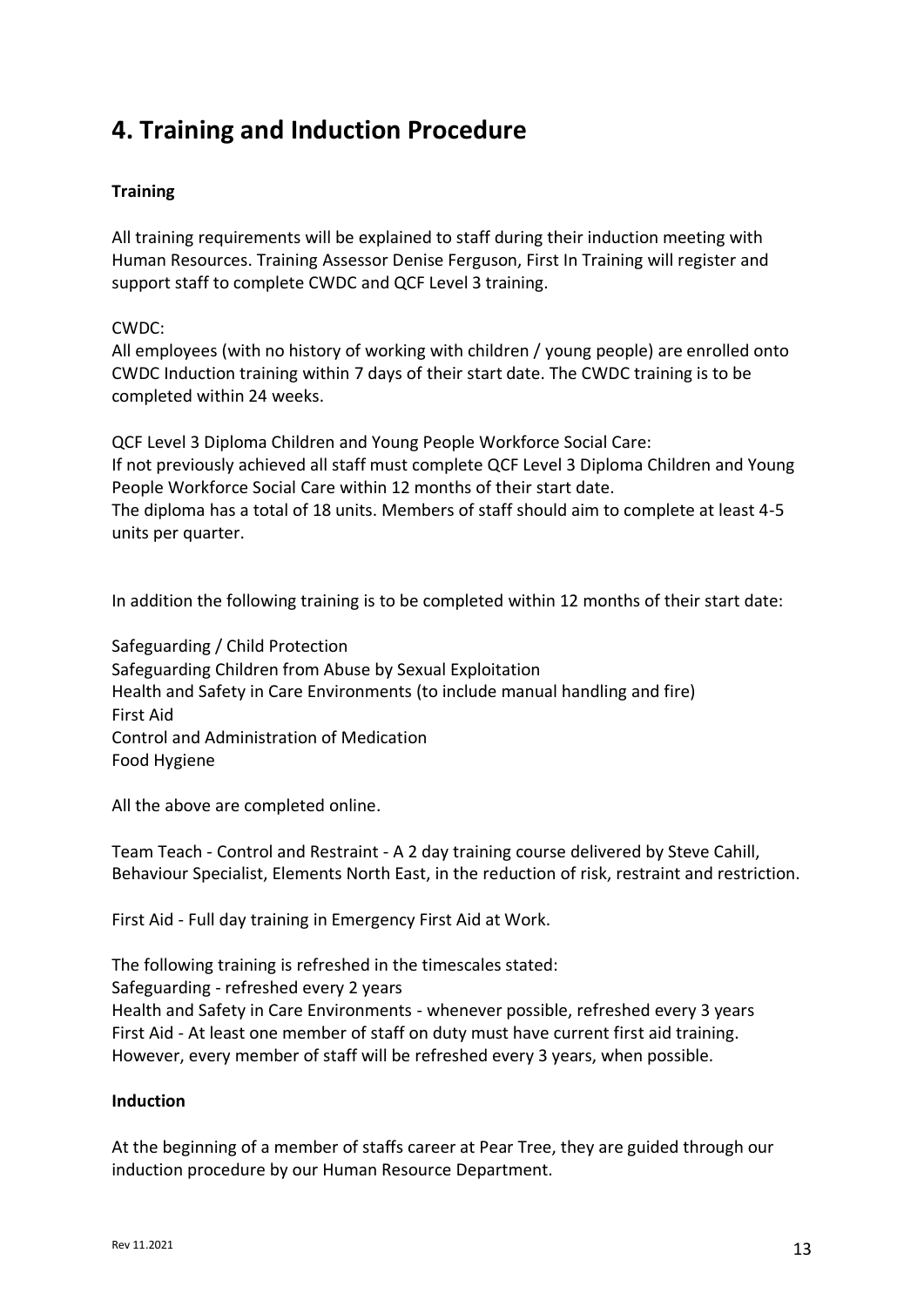The staff development programme can be found in Admin section.

During the first few days, it is important that new members of staff are made aware of the household routine and domestic duties that are involved in running the household. During their first few shifts on duty, they should be made aware of Health and Safety issues, fire procedures and know where the First Aid Kit and fire extinguishers etc are kept. They also need to have time spent with them covering nighttime procedures, night checks and morning routines. The Registered Manager or Deputy Manager will also, in conjunction with our Human Resources Department, help new members of staff through a guided tour of the children's files. At a later date, it is hoped that members of staff will be given the opportunity to have an in-depth study in respect of the children we look after.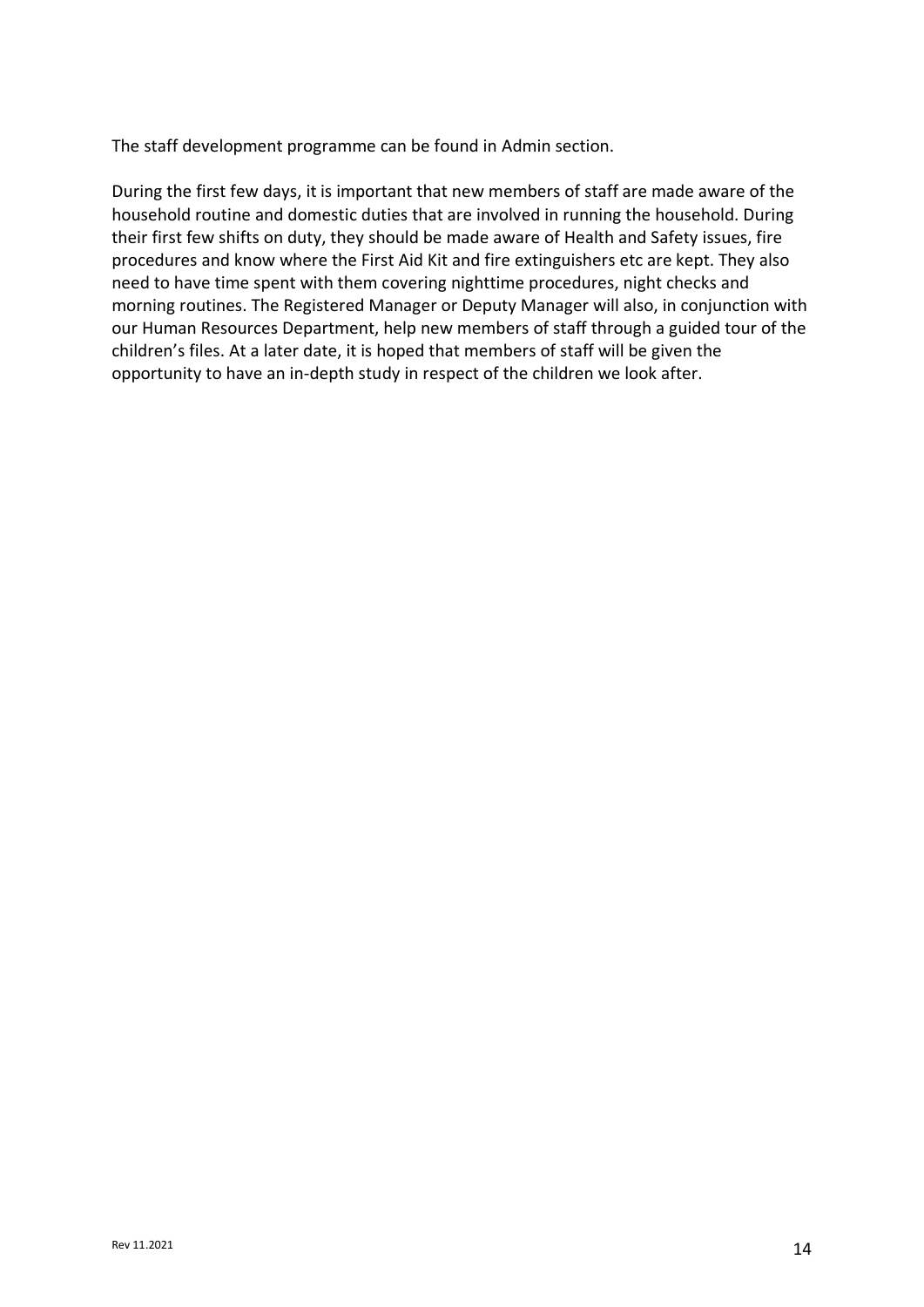## **5. Personal Specification**

Desirable qualifications for Residential Social Care Workers

#### **Essential**

Some relevant qualification or experience Full, clean driving licence. Commitment to client group. Good health record. No related convictions or cautions

#### **Desirable**

CSS, SQSW, or equivalent, NVQ 3-4 Teaching/Nursing qualification Post qualification courses

#### **Experience**

Work with client group in a residential or day care setting. Educational settings Short term assessments Any experience with caring professions generally.

#### **Skills/responsibilities**

Ability to work as a member of a team in an innovative setting. Skills in direct work with client group. Good communication and interpersonal skills. Organisational skills. Personal interests which can be shared with the client group. Report writing skills Counselling skills Experience of conference and reviews. Trade/Practice skills.

Applicants for the position of Residential Social Care Workers must have experience in working with young people with difficulties, either in the public or voluntary sector, or an association with the caring professions, or the Forces.

#### **Other skills will include:**

- Carrying out ordinary daily routines (e.g. meal times) in a meaningful and constructive manner rather than providing a domestic service.
- Recognition that, beyond the meeting of basic human needs, children need to be treated as individuals and given proper indication of their uniqueness within a group.
- Provide opportunities for creative group expression and activity.
- Resolve conflicts by promoting discussion and the expression of feelings.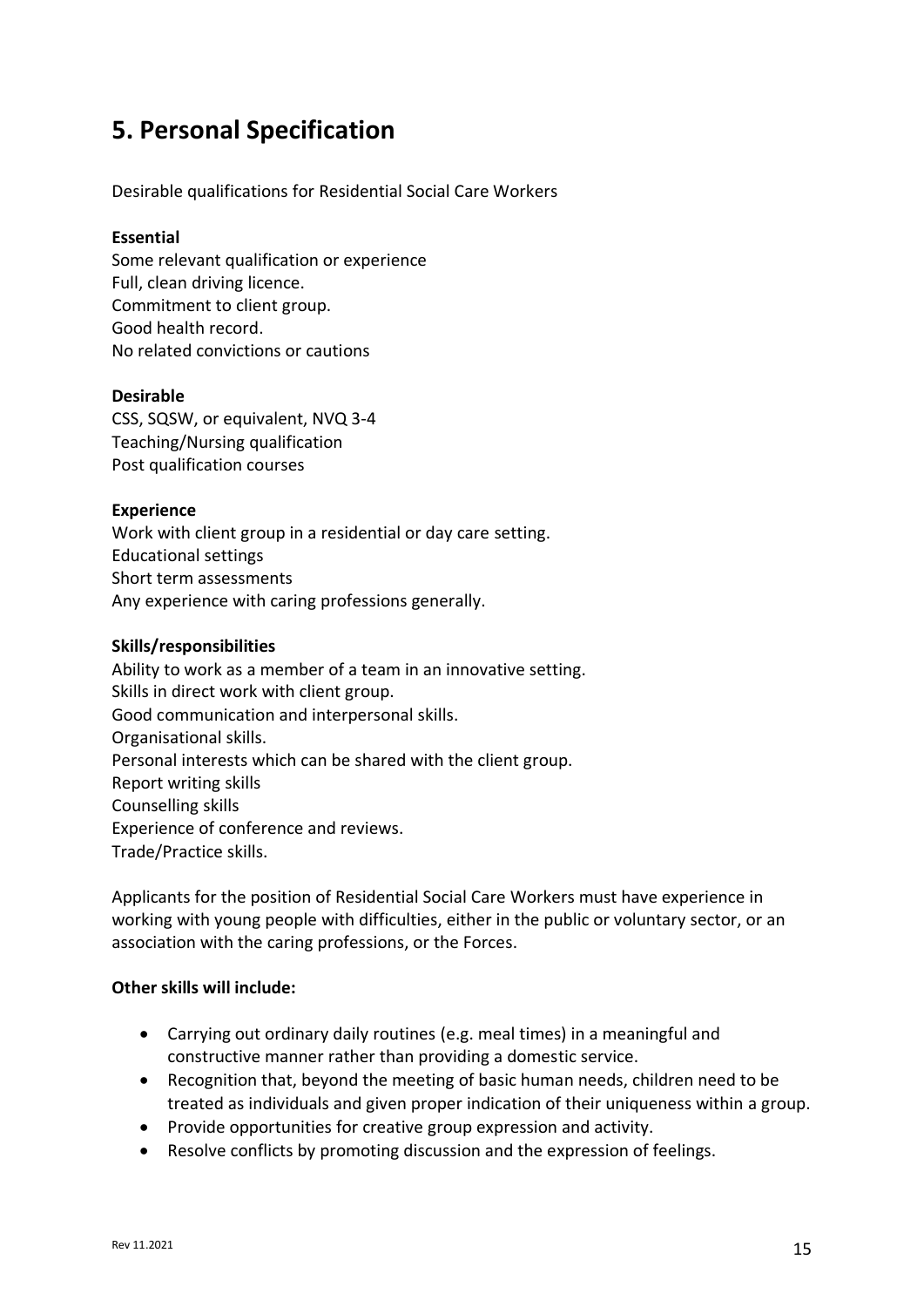- Boundary setting by using control and discipline in such a way as to protect children from harming themselves and/or others.
- Promoting peer relationships in the residential setting and in school life.
- Ensuring the child has a special bond with someone in the daily setting to whom they can turn to in distress.
- Nurturing

Consideration will also be given to:

1. Employing staff who are sufficiently skilled, or with training opportunities to become skilled, in order that they can objectively observe behaviour of children, interpret it correctly and communicate information effectively to others within a proper timescale.

2. A suitable and effective system of staff supervision, which the member of staff is responsive to.

3. The need for a system of planning and decision making which allows the views of staff to be heard and which enables the observations and judgements about children to be incorporated into clear, targeted individual care plans, as a result of contributions made by the member of staff.

4. Staff need to be able to work with, and understand, families and networks of children in their care.

5. Staff need to develop and maintain effective working relations with other agencies in the community.

The need to understand that childhood is a journey towards future adulthood and preparation for this should always be borne in mind by the staff when carrying out care plans.

Job Descriptions for all posts are shown on the following pages.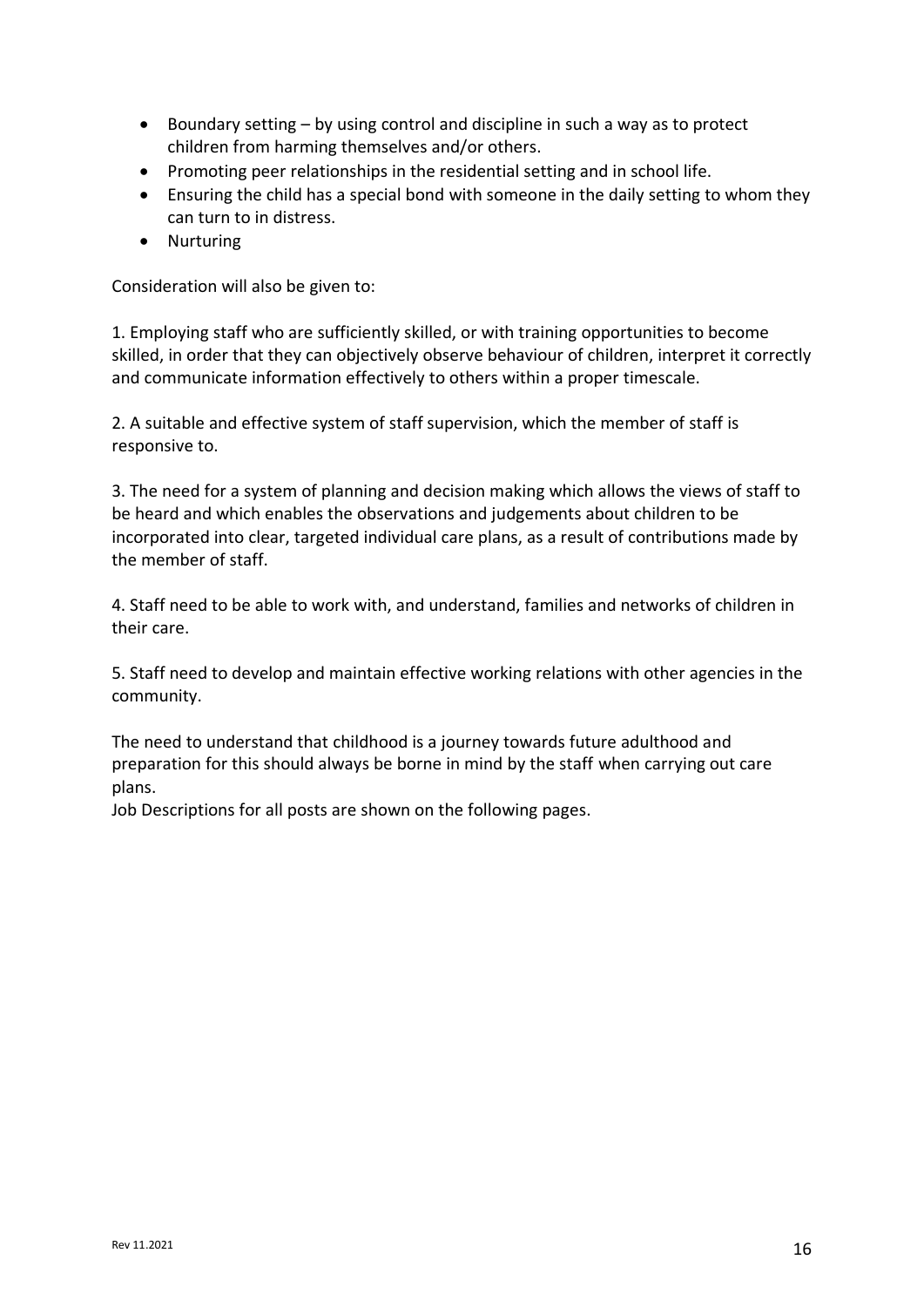## **6: Job Descriptions: Maintenance / Farm worker**

Pear Tree is committed to safeguarding and promoting the welfare of children and young people, and expects all staff to share this commitment.

Maintenance / Farm worker will be responsible to the Company's Managing Director.

#### **Their main responsibilities are:**

- 1. General Farm Maintenance including minor repirs
- 2. Mending fences, digging ditches and cutting hedges
- 3. Feeding animals, keeping them clean and looking after them
- 4. Helping with yard routine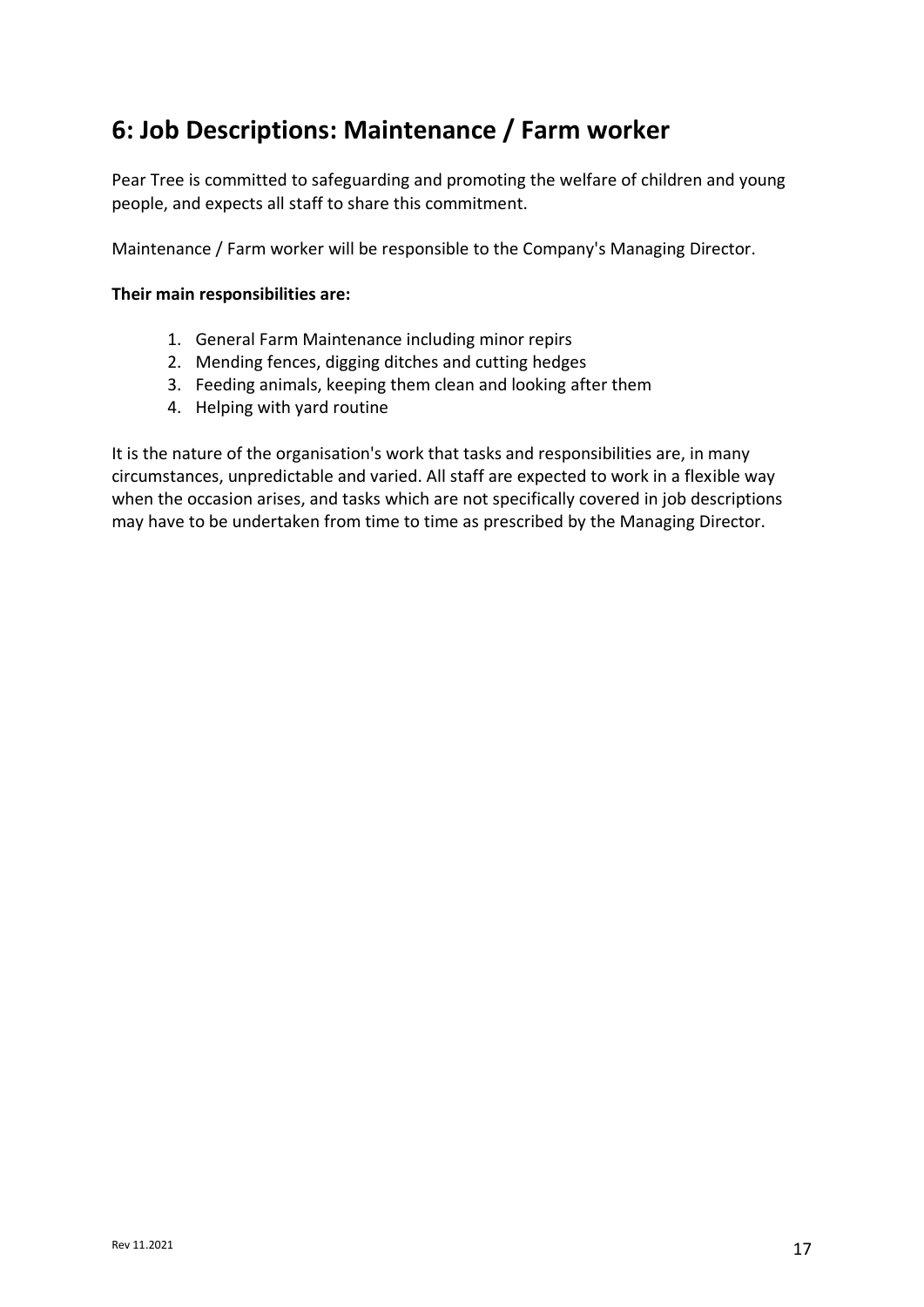## **7. Job Descriptions: Training Instructor/Instructor**

Duties will include working with young people known to Local Authorities or Health Departments in order to support them whilst they are away from their families and communities. This involves befriending identified young people, engaging them in a range of activities, helping to identify problems they may be encountering and devising programmes to resolve these difficulties.

Pear Tree is committed to safeguarding and promoting the welfare of children and young people, and expects all staff to share this commitment.

Training Instructors will be responsible to the Company's Managing Director.

#### **Their main responsibilities are:**

- 1. To provide tasks for young people in a residential setting, school or on a community support basis, and/or adults with mental health difficulties that will give them the opportunity to experience, and develop an understanding of the working world. These tasks should be learning experiences that help to develop skills where possible.
- 2. To provide instruction during these tasks to increase their skills and transfer knowledge appropriately.
- 3. To be aware of your role within the organisation.
- 4. To be aware of your role as responsible carer for the period of time the programme occupies.
- 5. To carry out practice in line with Pear Tree's current Policy Document/ Health and Safety Policy.
- 6. To demonstrate an acceptance of Pear Tree policies and procedures.
- 7. To promote and encourage an acceptance of Pear Tree policies and procedures.
- 8. To set a positive attitude and example to colleagues and clients.
- 9. To demonstrate the ability to make sound assessments and judgments, and act accordingly.
- 10. To be open-minded and objective in assessing situations and decision-making.
- 11. To keep yourself updated at all times.
- 12. To promote professionalism in all areas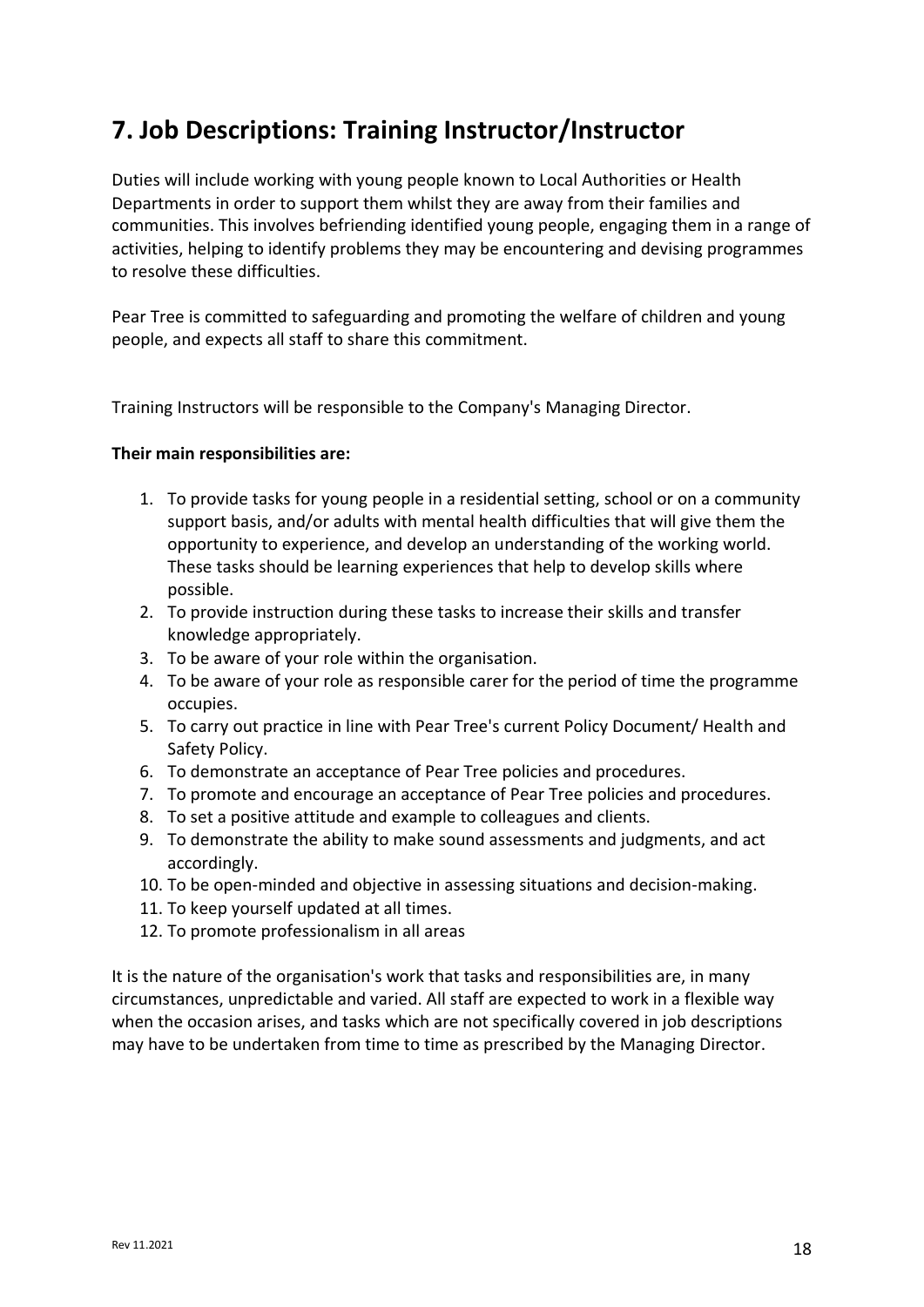## **8. Job Descriptions: School Assistant**

Pear Tree is committed to safeguarding and promoting the welfare of children and young people, and expects all staff to share this commitment.

School Assistants will be responsible to the Company's Managing Director.

#### **Their main responsibilities are:**

- 1. Washing and appropriately storing all cooking appliances, instruments, utensils, cutting boards, and dishes.
- 2. Assisting the Cook with the preparation of meal ingredients.
- 3. Assisting with serving meals
- 4. Assisting with the unloading of delivered food supplies.
- 5. Organizing and correctly storing food supplies.
- 6. To help maintain the school to a high standard and provide appropriate domestic duties as part of a team member.
- 7. To ensure domestic duties are in line with health and hygiene expectations
- 8. In the absence of the Cook, To be able to provide appropriate meals at appropriate times in line with Health and Hygiene requirements
- 9. Assisting with administration tasks
- 10. To raise the children's self-esteem and give a feeling of self worth through work suited to their ability.
- 11. To write reports when requested.
- 12. Assist in classroom based activities.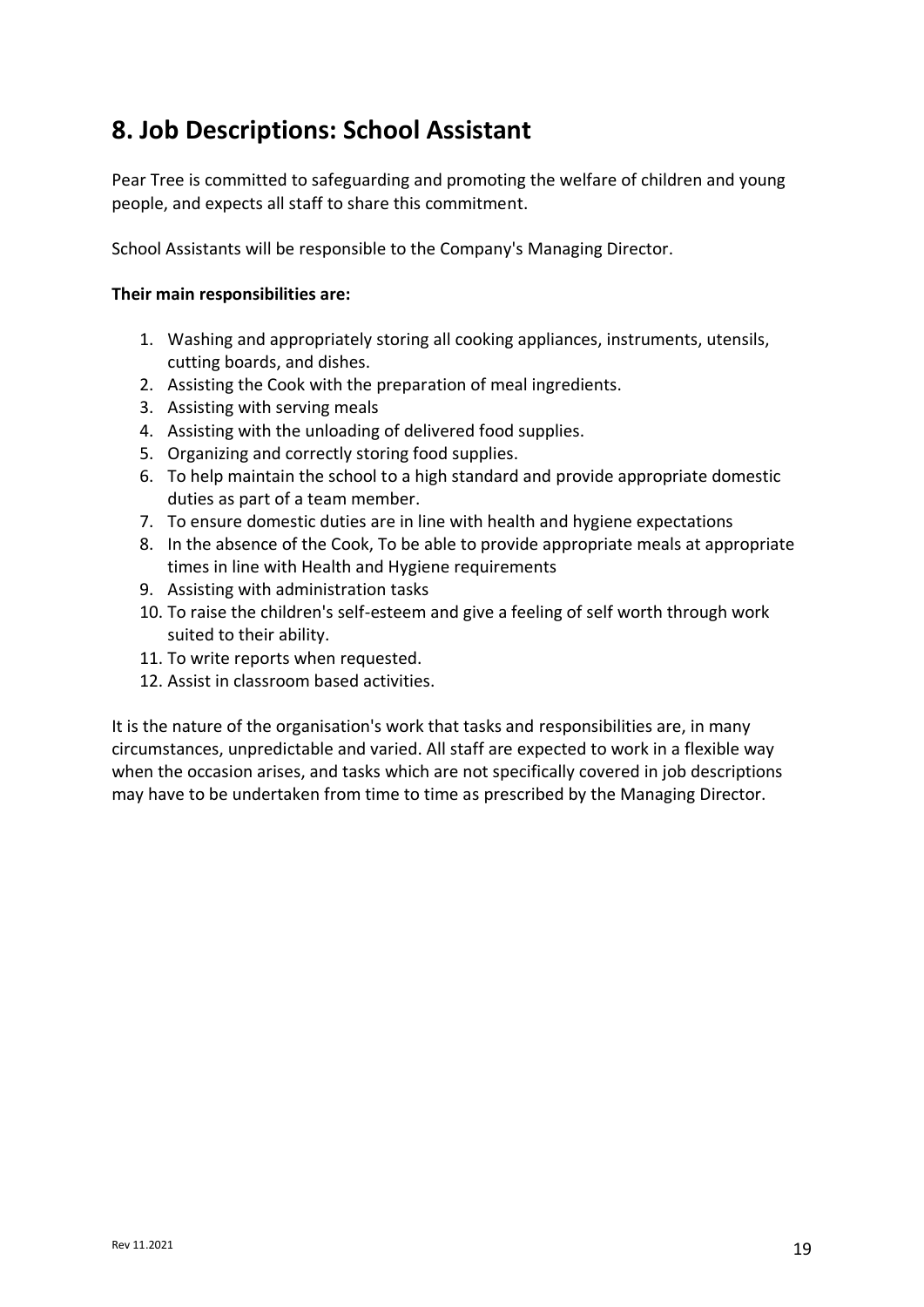### **9. Job Descriptions: Teacher**

Duties will include working with young people known to Local Authorities or Health Departments in order to support them whilst they are away from their families and communities. This involves engaging young people in a range of educational and therapeutic activities, helping to identify problems they may be encountering and devising programmes and strategies to resolve these difficulties.

Pear Tree is committed to safeguarding and promoting the welfare of children and young people, and expects all staff to share this commitment.

Teachers will be responsible to the Company's Managing Director.

#### **Their main responsibilities are:**

- 1. To develop curriculum suited to the individual child's emotional and academic needs with emphasis on the core subjects in line with the National Curriculum.
- 2. To raise the children's self esteem and give a feeling of self worth through work suited to their ability.
- 3. To provide a level of care conducive to the organisation.
- 4. To liaise with other staff to coordinate visits and subsequent project work.
- 5. To write reports when requested.
- 6. To attend Case Conferences if requested.
- 7. To recognise and promote the role within Pear Tree's treatment programme.
- 8. To carry out practice in line with Pear Tree's current Policy Document.
- 9. To be able to provide appropriate meals at appropriate times in line with health and hygiene requirements.
- 10. To identify your role within the recovery programme and to promote this role.
- 11. To demonstrate an acceptance of Pear Tree policies and procedures.
- 12. To promote and encourage an acceptance of Pear Tree policies and procedures.
- 13. To set a positive attitude and example to colleagues and clients.
- 14. To demonstrate the ability to make sound assessments and judgements, and act accordingly.
- 15. To be open-minded and objective in assessing situations and decision-making.
- 16. To keep yourself updated at all times.
- 17. To promote professionalism in all areas
- 18. To help young people achieve recognition/Awards etc., whenever possible.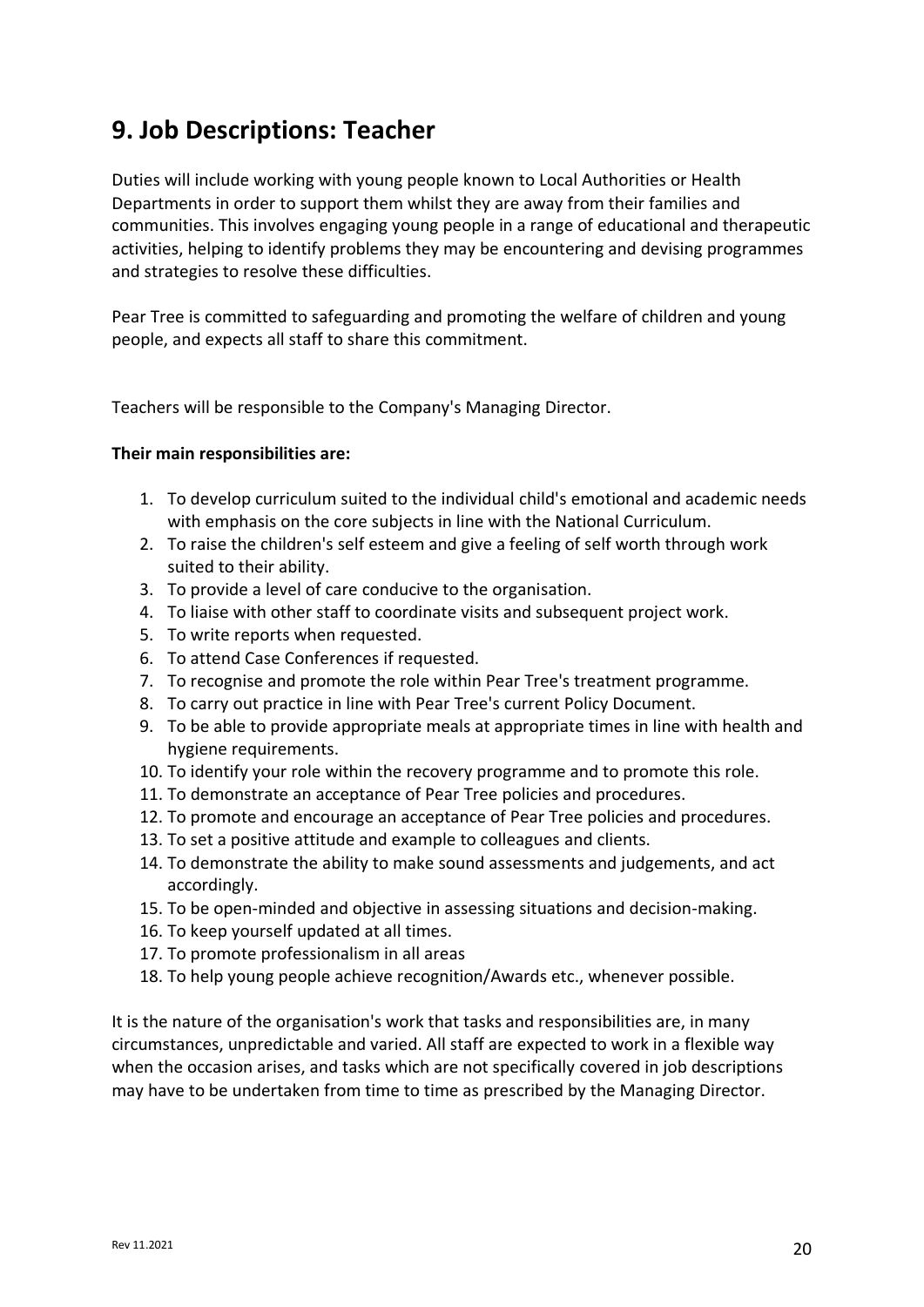### **10. Job Descriptions: Education Co-ordinator**

The Education Co-ordinators role is to have an overview of the educational programme offered by teachers employed by Pear Tree and to advise on the effectiveness within the total learning programme.

The Education Co-ordinator will:

- 1. Support teachers.
- 2. Provide supervision where necessary.
- 3. Make recommendations in terms of resources when necessary.

As the Education Co-ordinator is first and foremost a teacher, that Job Description also applies.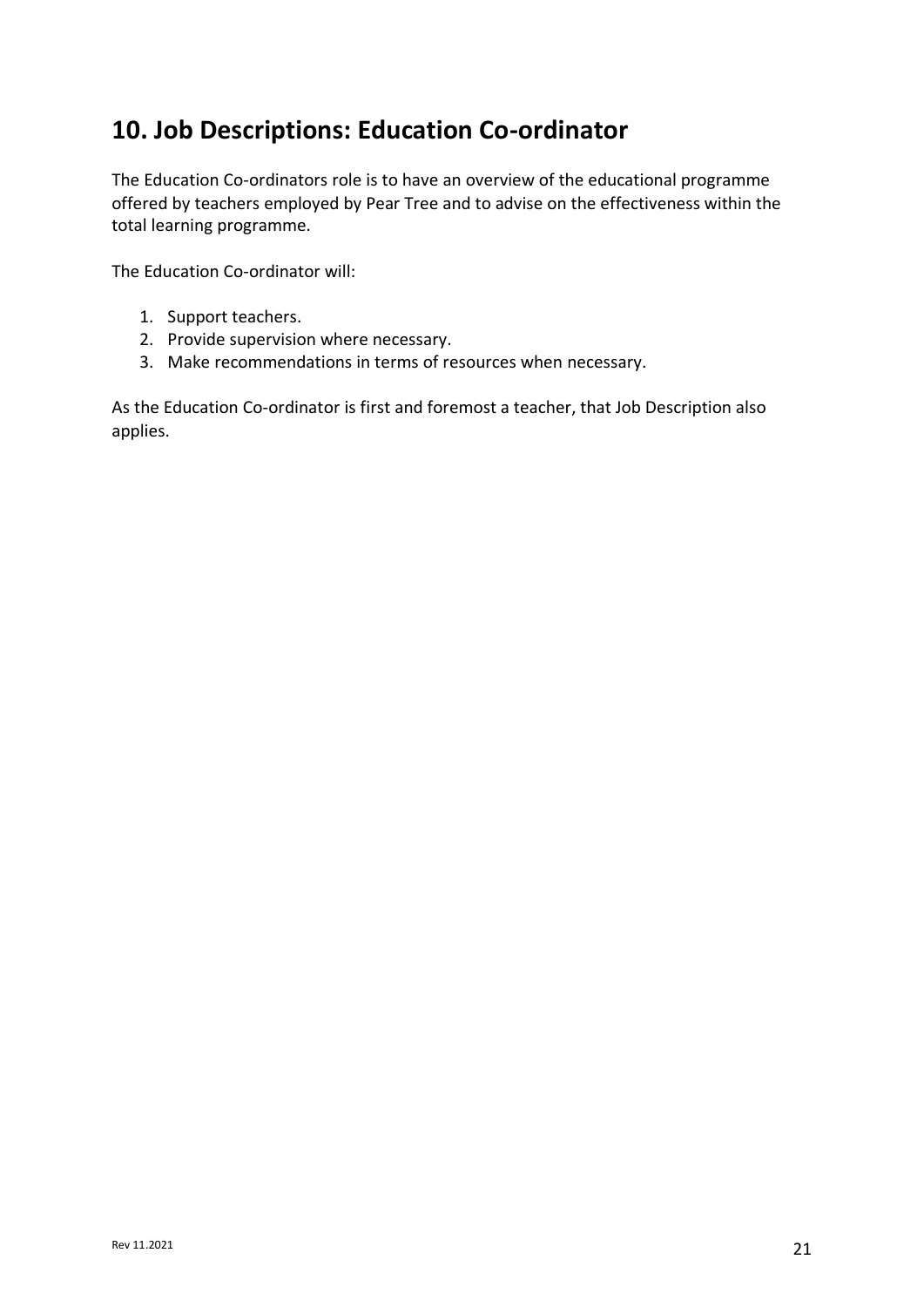### **11. Job Descriptions: Residential Support Worker**

Support Workers will be employed within one of the organisation's homes. Duties will include working with young people known to Local Authorities in order to support them whilst they are away from their families and communities. This involves befriending identified young people, engaging them in a range of activities, helping to identify problems they may be encountering and devising programmes and strategies to resolve these difficulties. Other duties may include escorts, attending police interviews and other related childcare tasks that may be required by the Agencies we serve. Training and advice will be given where appropriate.

Pear Tree is committed to safeguarding and promoting the welfare of children and young people, and expects all staff to share this commitment.

Support Social Care Workers will be responsible to the Company's Managing Director.

#### **Main tasks include:**

- 1. To work as a member of a team to promote the welfare of young people living with Pear Tree.
- 2. To assist in identifying each young person's needs and then, with others, planning a programme of activities and other inputs to meet those needs within an agreed budget in consultation with the Managing Director.
- 3. To care for nominated children and ensure, in conjunction with others, that work programmes are being effected. To act as an advocate for a young person where appropriate.
- 4. To ensure quality written records are maintained in line with Pear Tree's policies and procedures.
- 5. To assist in the continuing development of the organisation.
- 6. To liaise and develop relationships with user authorities, to ensure that procedures are followed, and the aims of the organisation are achieved.
- 7. To undertake such reviews and write reports as may be required for external agencies, including the Courts.
- 8. To be engaged in the monitoring, reviewing and evaluation of the organisation, to ensure good practice taking into account Pear Tree's policies and procedures.
- 9. On behalf of Pear Tree, to attend such meetings or conferences as can contribute to its total work.
- 10. To participate in such training sessions as may be required.
- 11. To attend staff meetings on a regular basis.
- 12. To recognise your role within the context of Pear Tree's recovery programme, to promote that role and work with other team members to promote the whole recovery process.
- 13. To help maintain the home to a high standard and provide appropriate domestic duties as part of a team member.
- 14. To ensure domestic duties are in line with health and hygiene expectations.
- 15. To be able to provide appropriate meals at appropriate times in line with Health and Hygiene requirements.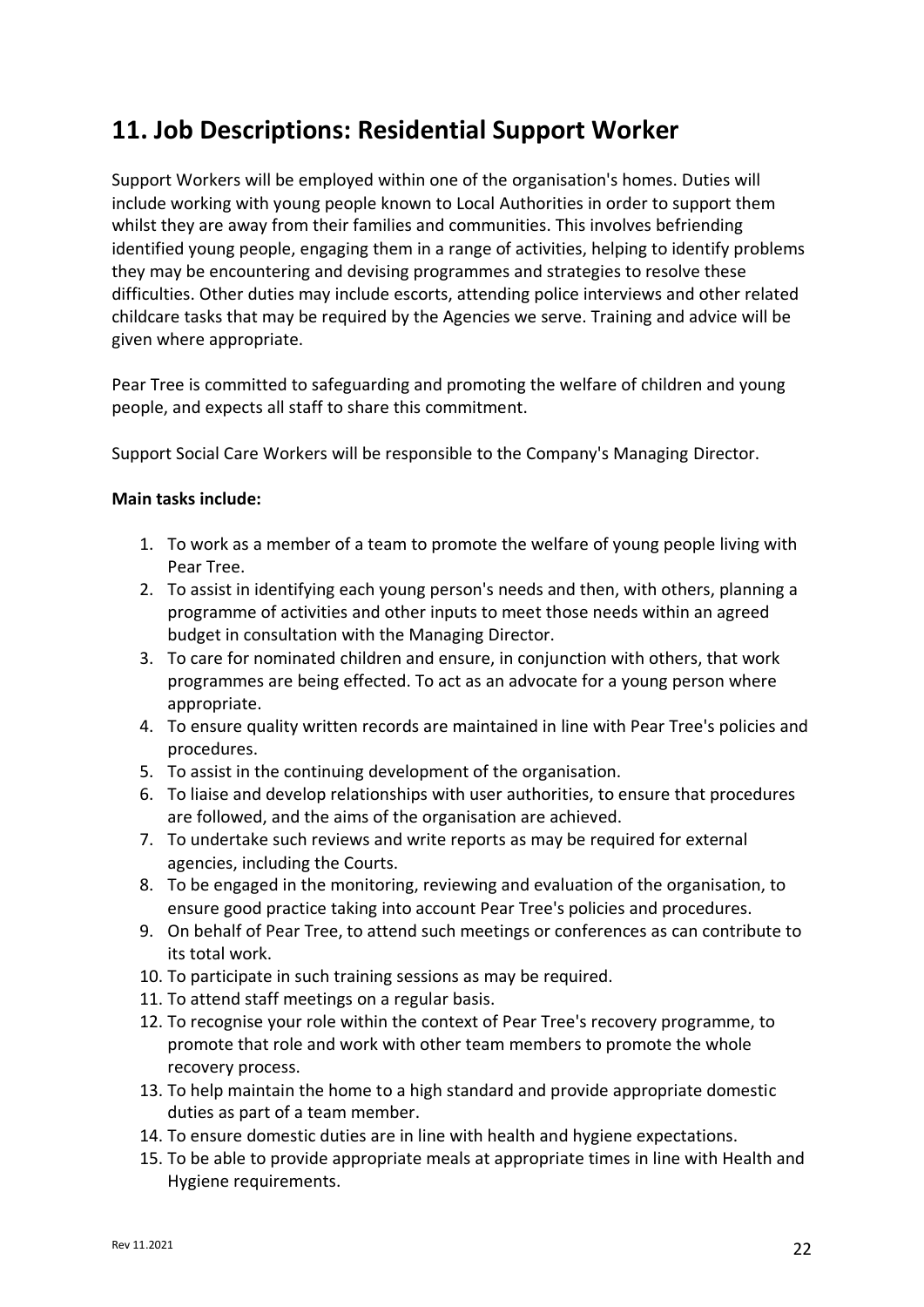- 16. To carry out practice in line with Pear Tree's current Policy Documents.
- 17. To demonstrate an acceptance of Pear Tree policies and procedures.
- 18. To promote and encourage an acceptance of Pear Tree policies and procedures.
- 19. To set a positive attitude and example to colleagues and clients.
- 20. To demonstrate the ability to make sound assessments and judgements, and act accordingly.
- 21. To be open-minded and objective in assessing situations and decision-making.
- 22. To keep yourself updated at all times.
- 23. To be flexible.
- 24. To promote professionalism in all areas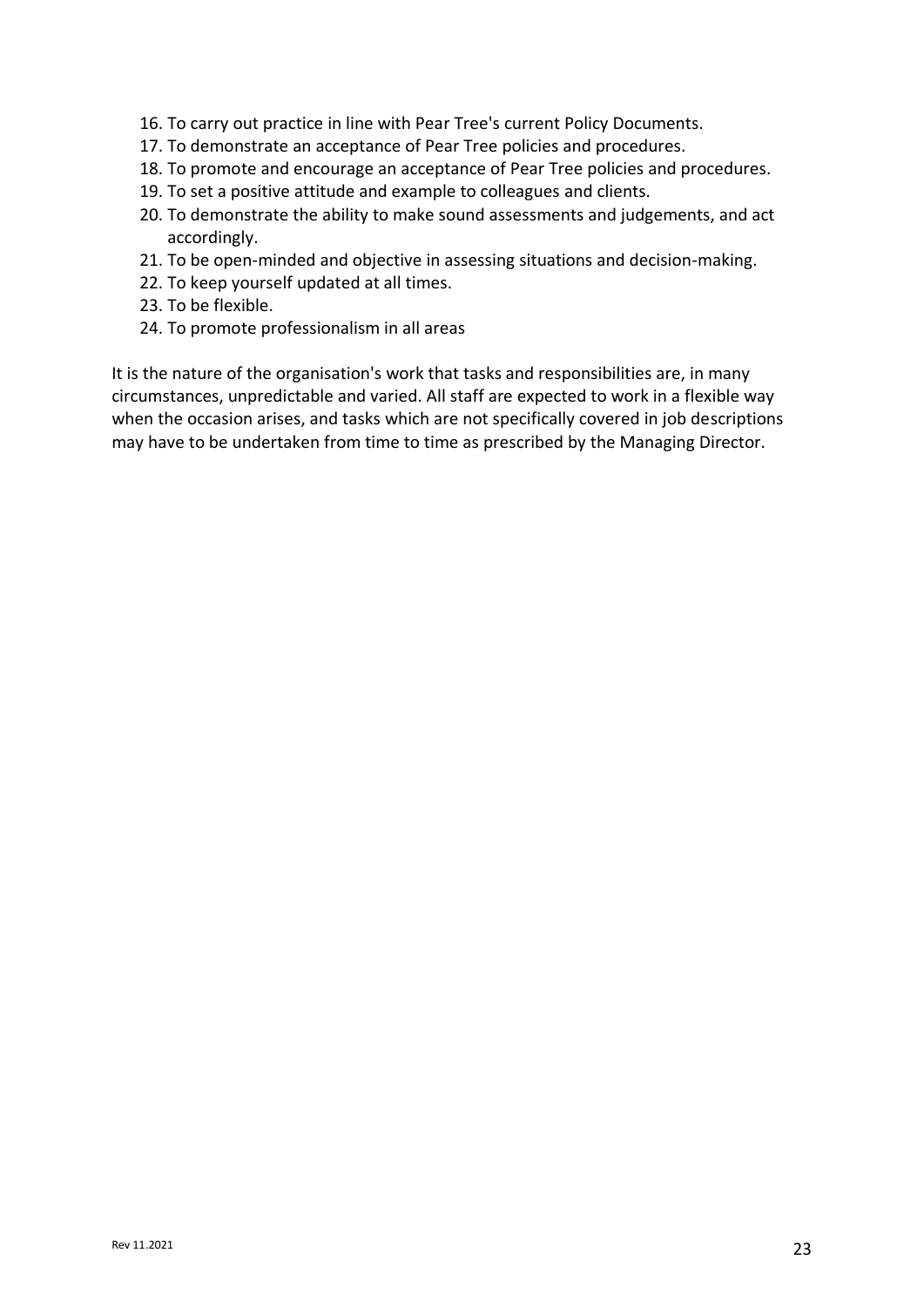### **12. Job Descriptions: Senior/Residential Social Care Worker**

Residential Social Care Workers will be employed within one of the organisation's homes. Duties will include working with young people known to Local Authorities or Health Departments in order to support them whilst they are away from their families and communities. This involves befriending identified young people, engaging them in a range of activities, helping to identify problems they may be encountering and devising programmes and strategies to resolve these difficulties. Other duties may include escorts, attending police interviews and other related childcare tasks that may be required by the Agencies we serve. Training and advice will be given where appropriate.

Pear Tree is committed to safeguarding and promoting the welfare of children and young people, and expects all staff to share this commitment.

Residential Social Care Workers will be responsible to the Company's Managing Director.

#### **Main tasks include:**

- 1. To work as a member of a team to promote the welfare of young people living with Pear Tree.
- 2. To assist in identifying each young person's needs and then, with others, planning a programme of activities and other inputs to meet those needs within an agreed budget in consultation with the Managing Director.
- 3. To care for nominated children and ensure, in conjunction with others, that work programmes are being effected. To act as an advocate for a young person where appropriate.
- 4. To ensure quality written records are maintained in line with Pear Tree's policies and procedures.
- 5. To assist in the continuing development of the organisation.
- 6. To liaise and develop relationships with user authorities, to ensure that procedures are followed, and the aims of the organisation are achieved.
- 7. To undertake such reviews and write reports as may be required for external agencies, including the Courts.
- 8. To be engaged in the monitoring, reviewing and evaluation of the organisation, to ensure good practice taking into account Pear Tree's policies and procedures.
- 9. On behalf of Pear Tree, to attend such meetings or conferences as can contribute to its total work.
- 10. To participate in such training sessions as may be required.
- 11. To attend staff meetings on a regular basis.
- 12. To recognise your role within the context of Pear Tree's recovery programme, to promote that role and work with other team members to promote the whole recovery process.
- 13. To help maintain the home to a high standard and provide appropriate domestic duties as part of a team member.
- 14. To ensure domestic duties are in line with health and hygiene expectations.
- 15. To carry out regular sleep-in duties.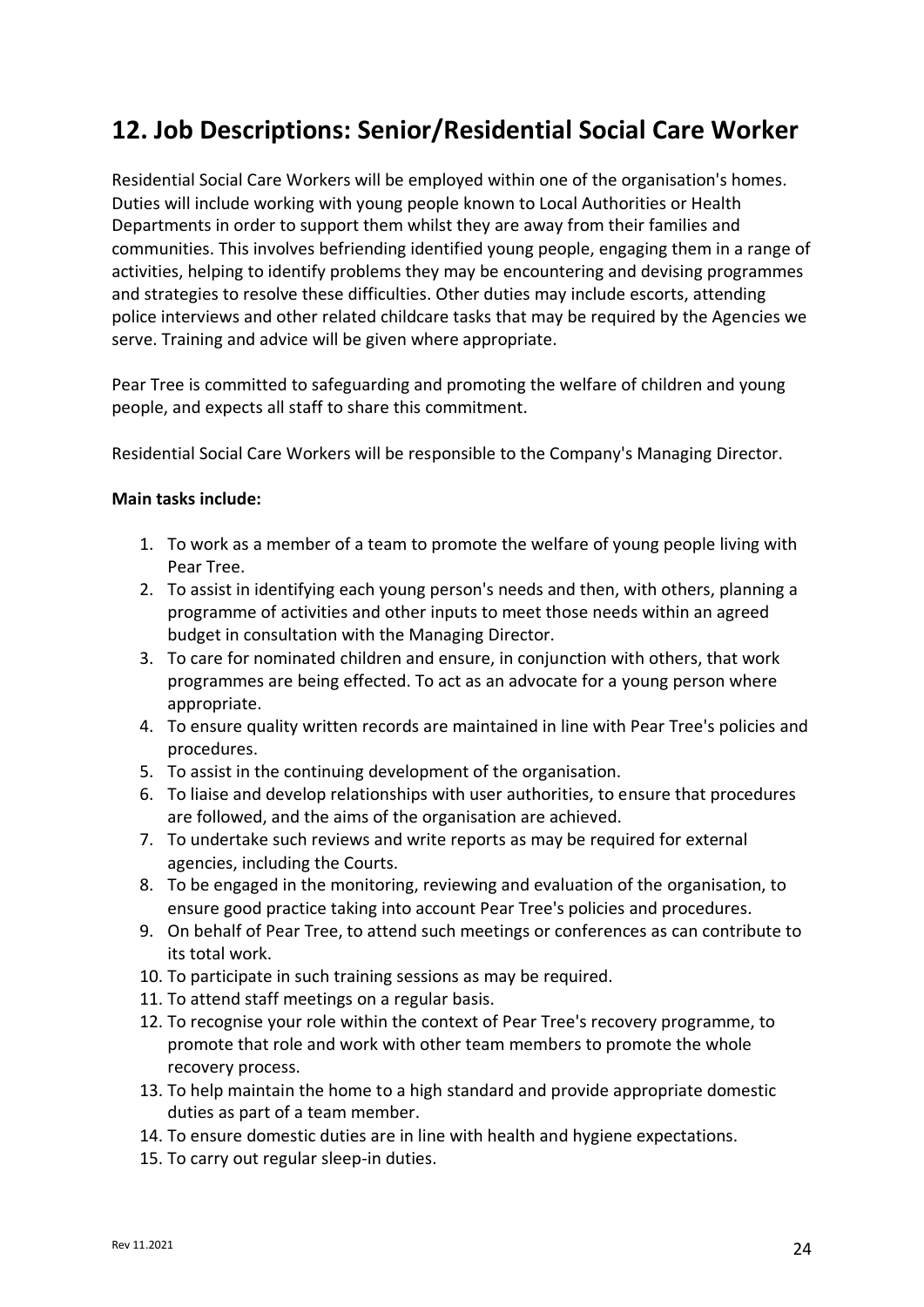- 16. To be able to provide appropriate meals at appropriate times in line with Health and Hygiene requirements.
- 17. To carry out practice in line with Pear Tree's current Policy Document.
- 18. To demonstrate an acceptance of Pear Tree policies and procedures.
- 19. To promote and encourage an acceptance of Pear Tree policies and procedures.
- 20. To set a positive attitude and example to colleagues and clients.
- 21. To demonstrate the ability to make sound assessments and judgments, and act accordingly.
- 22. To be open-minded and objective in assessing situations and decision-making.
- 23. To keep yourself updated at all times.
- 24. To be flexible.
- 25. To promote professionalism in all areas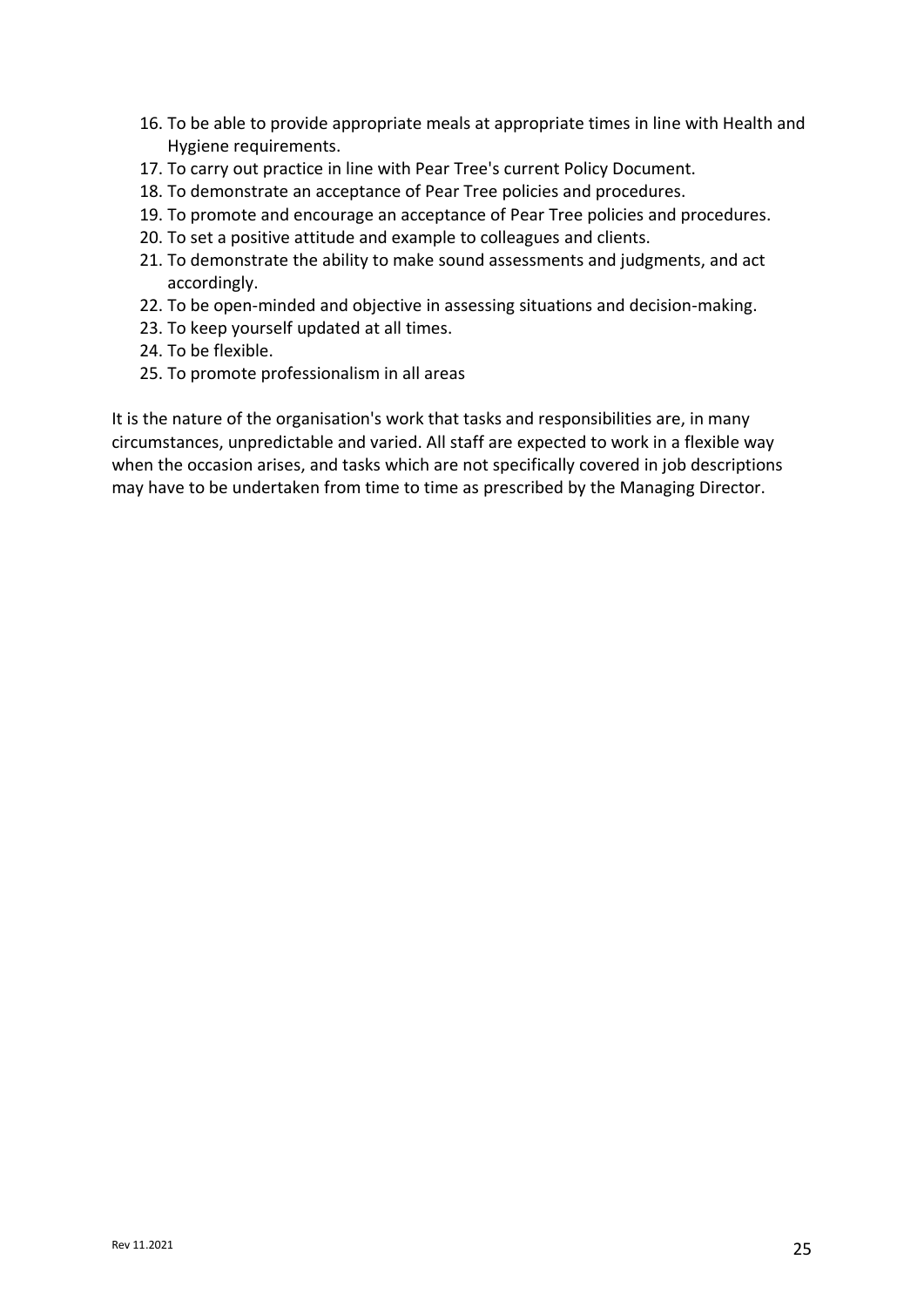## **13. Job Descriptions: Acting/Duty Manager**

To have an overview of all activities and whereabouts of staff and children during the time that you are Duty Manager. (This part of the job has often been referred to as, 'air traffic control', for obvious reasons).

#### **Their main responsibilities are:**

- 1. To visit Pear Tree homes, unannounced, to provide a quality control system to the Company and also a safety system for staff who may, at times, be working in vulnerable situations.
- 2. To provide welfare checks for children, young people who have, a) been restrained, b) been held, c) returned from absconding.
- 3. To provide a point of contact to follow through Pear Tree's Complaints Procedure.
- 4. To provide support to staff, in the form of physical presence, emotional support, knowledge and practical advice, who are on duty during the period of time that you are Duty Manager.
- 5. To be involved in undertaking appropriate 'one-to-one' work, as is deemed necessary.
- 6. To facilitate or have an overview of contact arrangements.
- 7. To pursue individual 'pet projects' that may be of particular interest to yourself, to look to develop on behalf the young people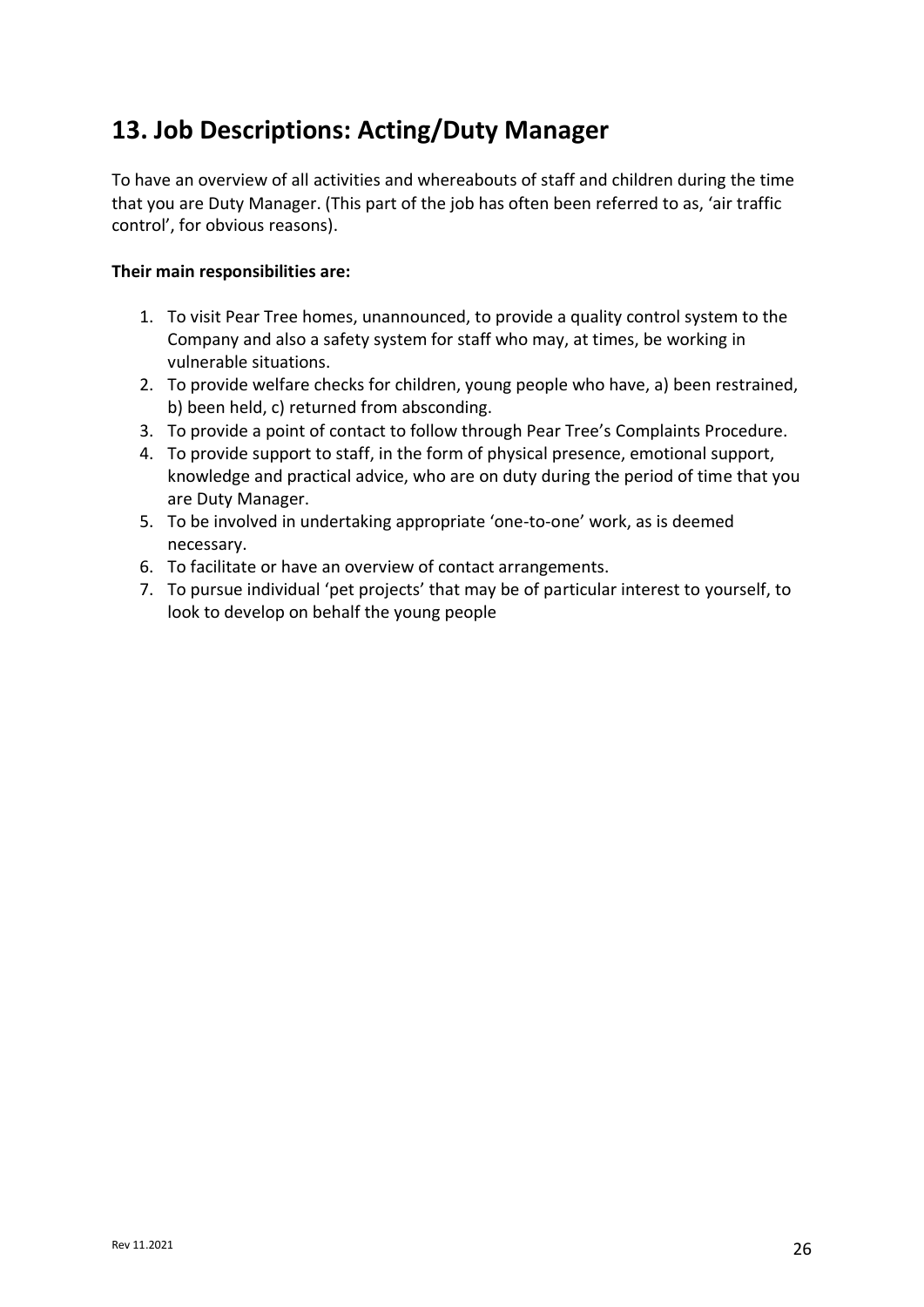# **14. Job Descriptions: Registered (House) Manager/Deputy Manager**

Registered (House) Manager/Deputy Manager need to be committed individuals who are prepared to give above and beyond the call of duty to be able to ensure that the highest quality of care is provided within the home that they are responsible for. It must be noted that all Registered (House) Manager/Deputy Manager are in essence Residential Social Care Workers and therefore the job description for Residential Social Care Workers still applies. Registered (House) Manager/Deputy Manager work as Residential Social Care Workers and function within a multi-disciplinary team, promoting the policies and procedures set out by Senior Staff by leading as an example to others.

Pear Tree is committed to safeguarding and promoting the welfare of children and young people, and expects all staff to share this commitment.

Registered (House) Manager/Deputy Manager are responsible to the Company's Managing Director.

Deputy Manager will assist the Registered (House) Manager will the following duties.

#### **Their main responsibilities are:**

- 1. To manage the residential budget for the Home.
- 2. To ensure that the shopping and the purchase of domestic supplies, good, clothes, etc are to the standard promoted by Pear Tree Policies and Procedures.
- 3. To ensure that the children receive appropriate pocket money and that deductions are adhered to.
- 4. To ensure that the domestic duties within the home are fairly shared out among all of the team.
- 5. To ensure the continued high standard of maintenance within the home by contacting appropriate approved contractors in consultation with Senior Staff.
- 6. To co-ordinate hospital, doctors, dentists, opticians, and other health related appointments.
- 7. To liaise with Senior Staff and individual children's social workers to co-ordinate home and contact visits.
- 8. To ensure that administrative systems and recording systems within the home are adequately completed.
- 9. To be fully aware of all circumstances and situations that the children are involved in and liaise with Senior Staff.
- 10. To attend Managers Meetings to discuss the running of the homes within the organisation.
- 11. To organise house meetings for the children to contribute to.
- 12. To organise team meetings for other Residential Social Care Workers to contribute and discuss ways of continuing the smooth running of the home.
- 13. To provide supervisory support to members of staff working within the home, on a regular basis.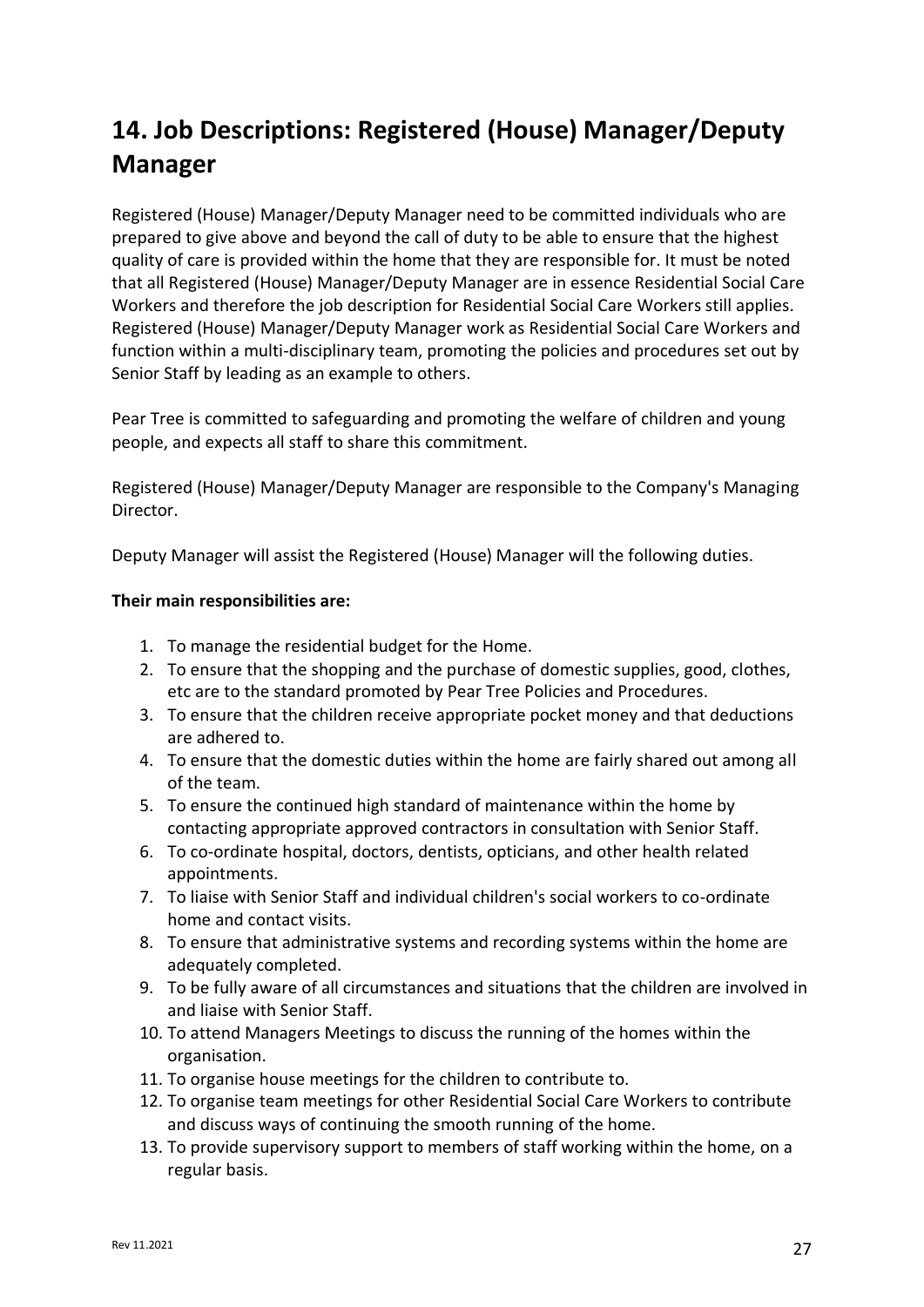- 14. To carry out practice in line with Pear Tree's Policies and procedures
- 15. To demonstrate an acceptance of Pear Tree policies and procedures.
- 16. To promote and encourage an acceptance of Pear Tree policies and procedures.
- 17. To set a positive attitude and example to colleagues and clients.
- 18. To display leadership qualities, empathy and strength of character.
- 19. To demonstrate the ability to make sound assessments and judgments, and act accordingly.
- 20. To be open-minded and objective in assessing situations and decision-making.
- 21. To keep yourself updated at all times.
- 22. To promote professionalism in all areas
- 23. To provide formal supervision, recording and target setting.
- 24. To ensure staff keep up to date with Pear Tree's policies and procedures, as well as current legislation and arrange appropriate training for staff, if required.
- 25. To conduct Annual Staff Appraisals with Supervision Team

The contracting process with the Local Authorities we work for has stipulated that they will only place children in homes that are rated Good or Outstanding by Ofsted the regulator. Therefore, the rating of Good is the minimum standard. To fall below Good directly impacts on the commercial viability of the home and school. As a result, it is part of your contract that you maintain the rating of the home you manage at a minimum rating of 'good' by Ofsted the regulator.

If the Ofsted rating of the home falls below 'Good' a period of time will be allowed to ensure the requirements of the regulator are met and the standard is brought back to 'good'.

If the rating of the home continues to be below 'Good' at the next inspection this will result in a competence review to consider all of the facts. In the absence of details that explain the shortcomings and fail to give specific reassurance that this situation will be resolved, as there will be a negative impact on the commercial viability on the company this will result in either demotion or dismissal depending on the manager's ability to work at a lower level.

Demotion will of course result in a reduced salary comparable with the role accepted.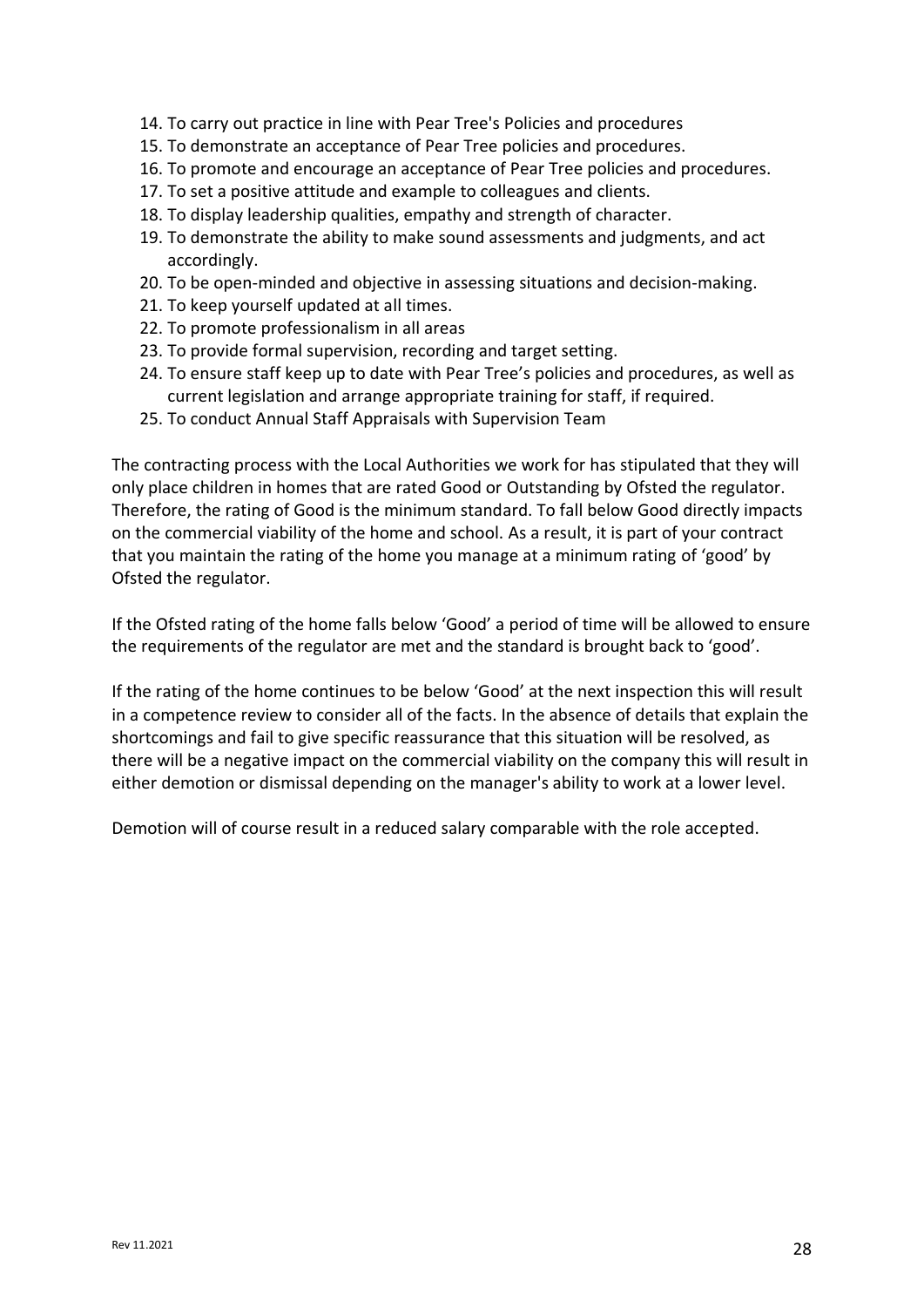### **15. Job Descriptions: Administrative Assistant**

The Administrative Assistant is responsible to the Administrator and Managing Director.

#### **Main duties are:**

- 1. Filing
- 2. Photocopying
- 3. Processing forms as requested.
- 4. Typing memos, letter, reports, as required, either by copy or by audio.
- 5. Telephone duties.
- 6. Pass on messages.
- 7. Assisting in maintaining records.
- 8. Ensuring the smooth running of the office.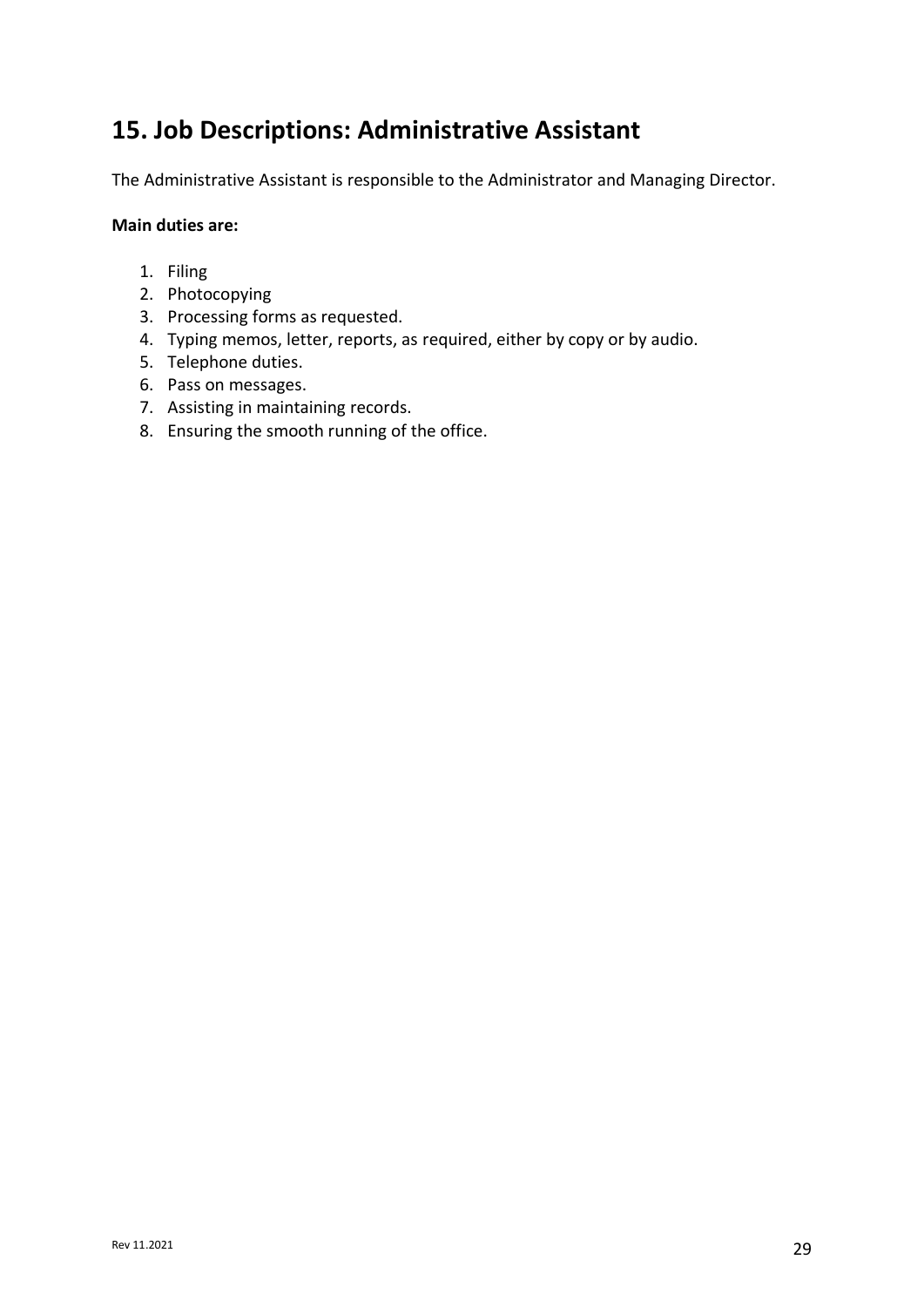### **16. Job Descriptions: Administrator**

The Administrator is responsible to the Managing Director.

#### **Main duties include:**

- 1. To oversee the smooth running of the office.
- 2. To ensure that administrative and recording systems for staff are adequately completed.
- 3. To liaise between members of staff and the Managing Director regarding rotas and holiday/time off.
- 4. To pass on necessary messages as and when required.
- 5. To co-ordinate diary appointments.
- 6. To maintain supplies of stationery, stamps, etc.
- 7. To ensure office equipment is in working order.
- 8. To provide instruction to new/trainee office staff.
- 9. Typing letters, reports, etc
- 10. Telephone duties.
- 11. To ensure IT facilities are in good working order.
- 12. To ensure the Pear Tree website is accurate and up to date.
- 13. To promote IT Skills throughout the Company.

It is the nature of the organisation's work that tasks and responsibilities are, in many circumstances, unpredictable and varied. Tasks, which are not specifically covered in job descriptions, may have to be undertaken from time to time as prescribed by the Managing Director.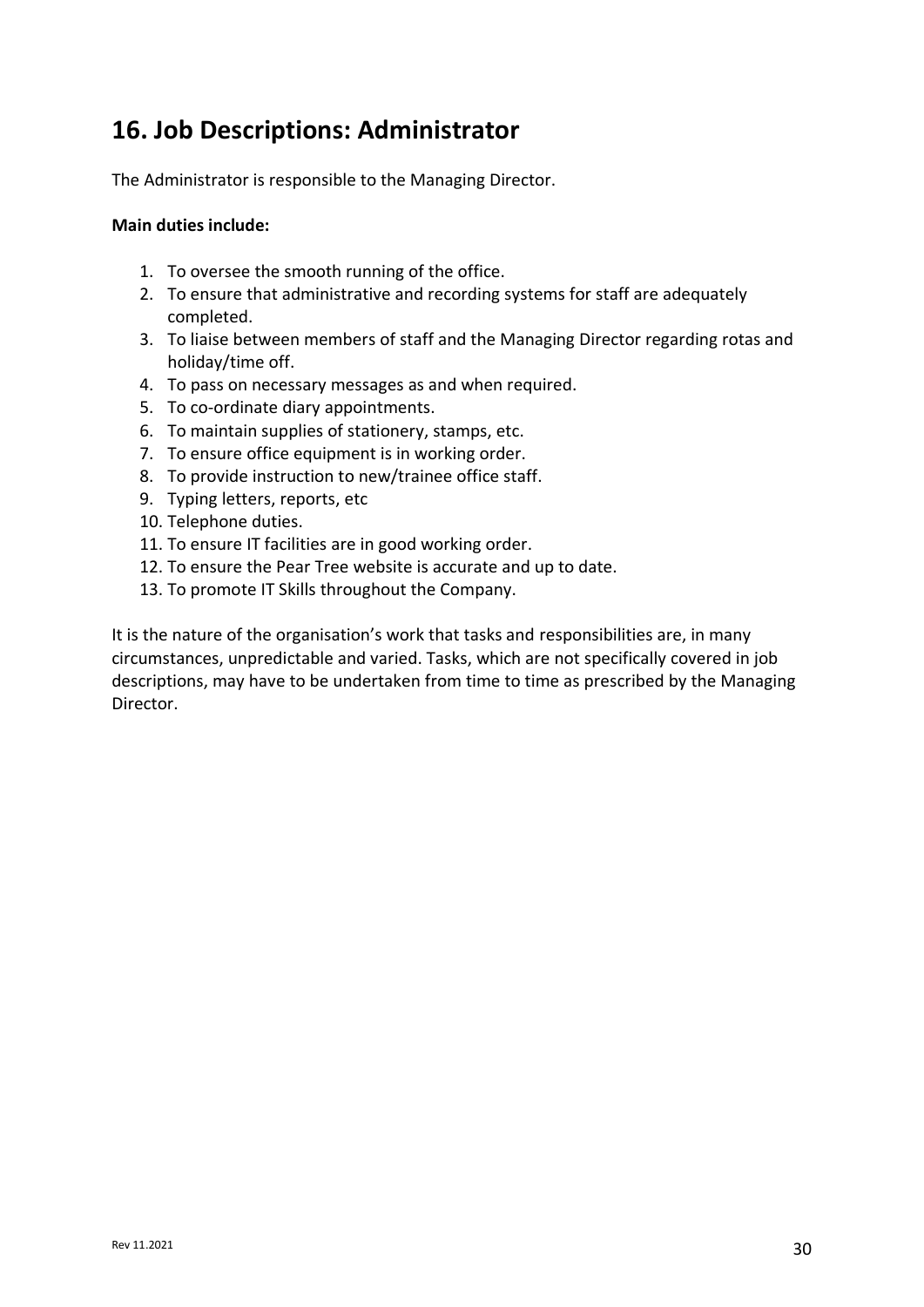### **17. Job Descriptions: Managing Director**

Pear Tree is committed to safeguarding and promoting the welfare of children and young people, and expects all staff to share this commitment.

#### **The Managing Director is responsible for:**

- 1. Having an overview of all facilities offered.
- 2. To ensure that sufficient resources are available to enable the successful development of projects.
- 3. To manage all projects in such a way as to ensure quality care, practice and service.
- 4. To negotiate suitable care contracts with local authorities.
- 5. To provide service in line with Pear Tree's policies and procedures whilst implementing the terms and conditions of any contracts which have been agreed by placing authorities.
- 6. To offer direction and supervision to all staff in line with any management structure that may be in place.
- 7. To have responsibility for staff training and development.
- 8. To be responsible for the continuing development of the organisation.
- 9. To ensure that the administrative and professional systems in operation to enable the service to meet the needs of all clients referred to it, and to ensure that such systems, including written records on clients, staff employment, procedures, notifications, etc are maintained in line with Pear Tree's policies.
- 10. To liaise and develop relationships with user authorities to ensure that procedures are followed and the aims of the organisation are achieved.
- 11. To undertake such reviews and write reports as may be required by external agencies, including the courts.
- 12. To engage in the monitoring, reviewing and evaluation of the organisation and to ensure good practice taking into account Pear Tree's policies and procedures.
- 13. To attend meetings or conferences as can contribute to Pear Tree's total work.
- 14. To ensure that the residential buildings and property within the company comply with the Health and Safety Act 1974, and Pear Tree's procedures.
- 15. To chair the Board of Management as well as being responsible for liaison with other groups outside the organisation as appropriate.
- 16. To encourage the growth of the organisation through successful recruitment of suitable personnel.
- 17. To carry out practice in line with Pear Tree's current Policy Document.
- 18. To demonstrate an acceptance of Pear Tree policies and procedures.
- 19. To promote and encourage an acceptance of Pear Tree policies and procedures.
- 20. To set a positive attitude and example to colleagues and clients.
- 21. To demonstrate the ability to make sound assessments and judgments, and act accordingly.
- 22. To be open-minded and objective in assessing situations and decision-making.
- 23. To keep yourself updated at all times.
- 24. To promote professionalism in all areas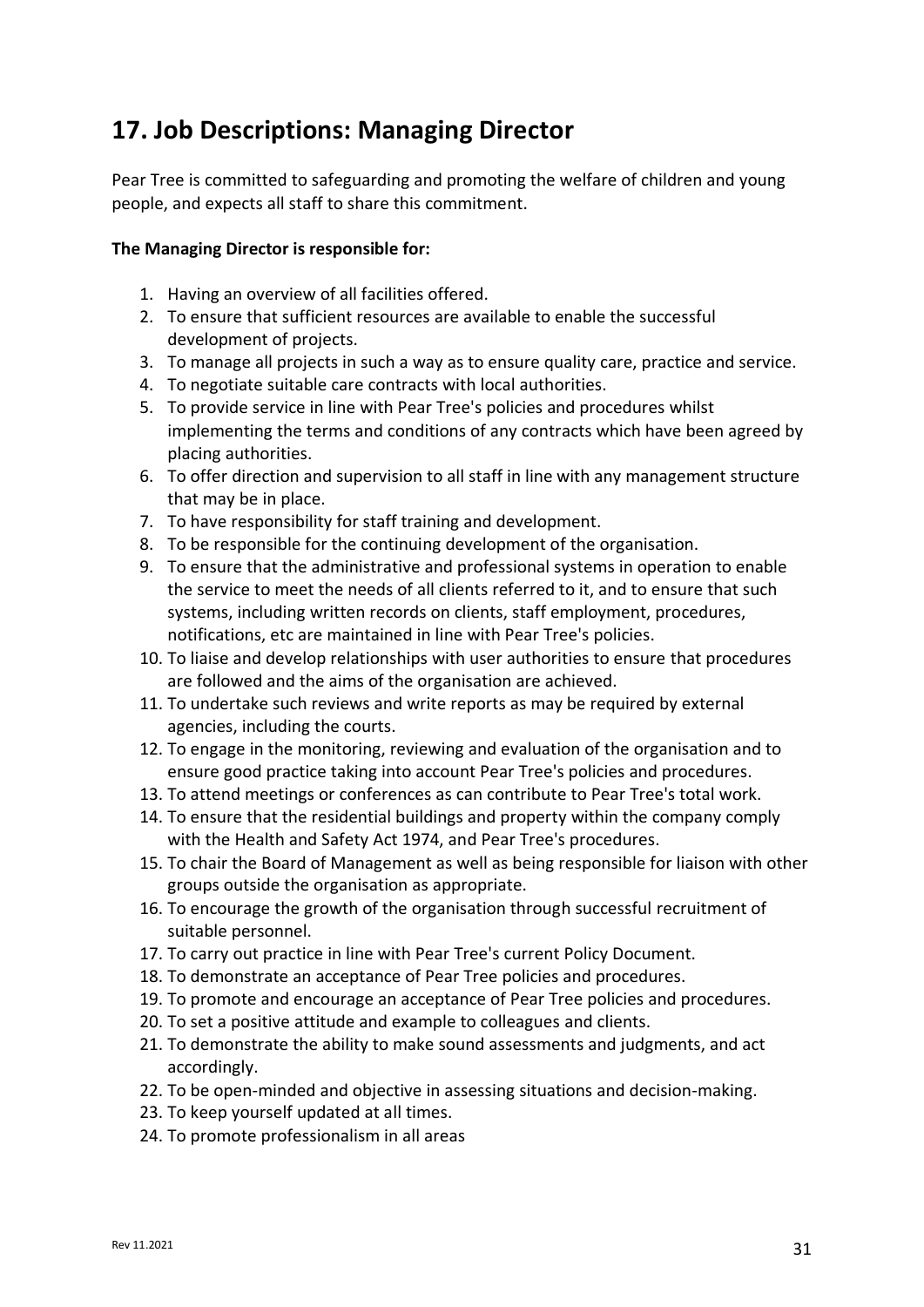### **18. Confidentiality Procedure**

- 1. Members of staff at Pear Tree Projects Ltd will gain access to information of a confidential and sensitive nature regarding a vulnerable client group. It is the policy of Pear Tree Projects Ltd that any such information gained by employees must not, on any occasion nor for any reason, be disclosed to a third party outside the Agency either during the period of employment or after.
- 2. The only exemption to (1) is when information is shared with a placing officer or nominated official of the Local Authority or other recognised body.
- 3. Information received from third parties or other agencies must not be disclosed to other parties without the express consent of that person or body.
- 4. Staff should not enter into confidential agreements with a client. The employee acts as an agent of Pear Tree Projects Ltd and information offered is deemed to be given to the Agency.
- 5. All information regarding a client should be kept in a safe place.
- 6. No information regarding a client should be left where it is accessible to others, nor should such information be placed in a position where it might come into public view (i.e. facing a window or other open place).
- 7. Additionally, members of staff and associates must be aware of and follow these guidelines without exception.
- 8. Pear Tree collects, uses and securely stores information (paper records under lock & key & password protection for computerised data) about individuals/employees as part of the recruitment/personnel system and data protection rules apply at all times.
- 9. Information held is only ever relevant to an individual's specific job description. Certain aspects of this information will be used when obtaining disclosure via the Criminal Records Bureau (CRB).
- 10. All information held is treated with respect and not disclosed or shared without the permission of the individual concerned.
- 11. Only staff with proper authorisation and necessary training can access employment/personnel records.
- 12. Information that is irrelevant, excessive or out of date is securely disposed off (e.g., shredded).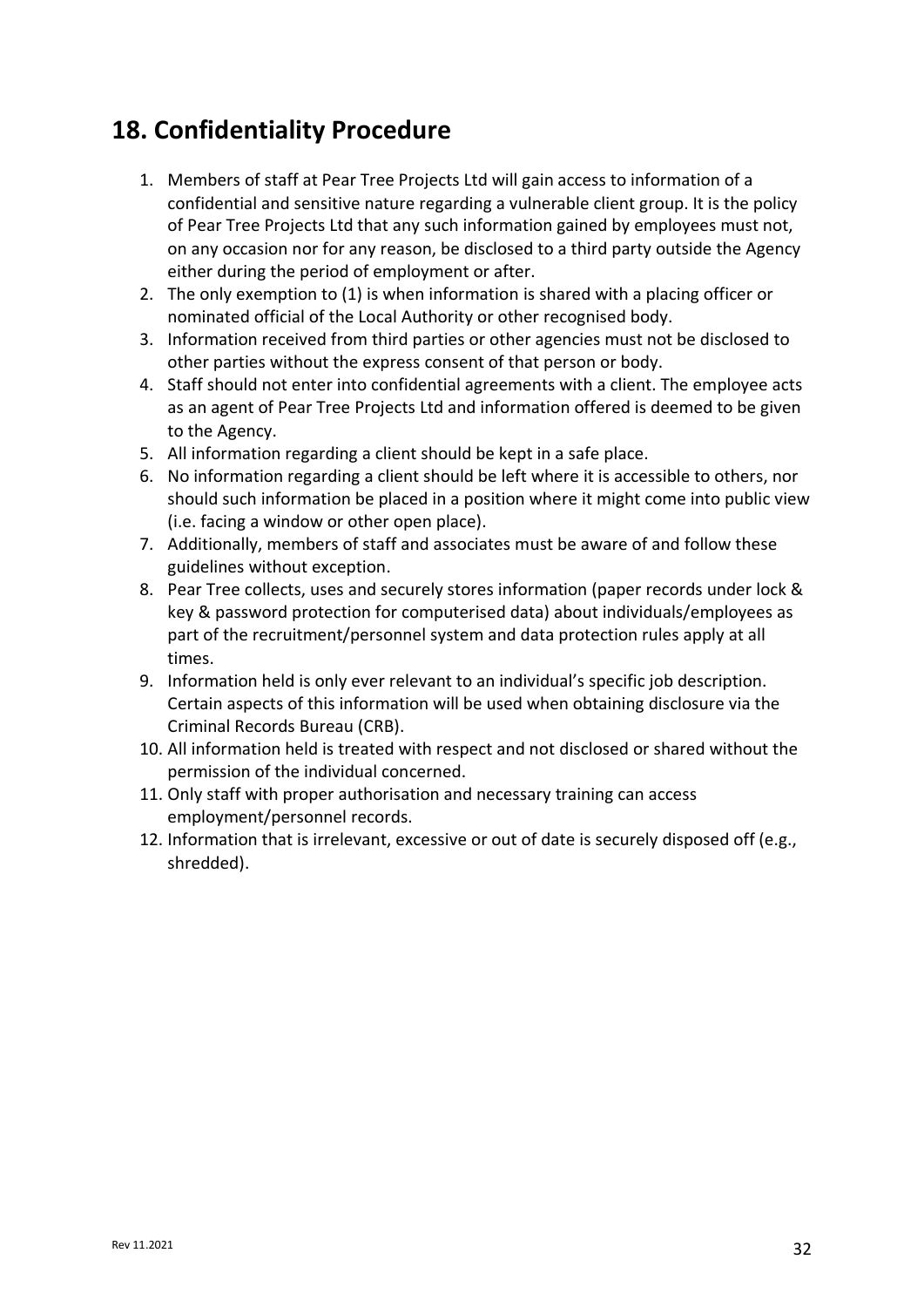## **19. Absence from Work Procedure**

Full-time or part-time members of staff must follow this procedure. Members of staff will not be eligible for pay, other then Statutory Sick Pay, when off work through illness or other reason, however they are still required to notify their line manager / Duty Manager as soon as is practicable so that arrangements may be made for their duties to be covered by another member of staff.

Employees must co-operate fully to enable complete and accurate records to be kept in respect of all absences from work.

Employees must also co-operate in the provision of relevant documents, assistance with enquiries and fulfilment of health and safety duties such as medical tests, examinations and other precautions.

#### **Procedure:**

- 1. If you cannot attend for work, notify your line manager or, if unavailable, other senior staff as soon as possible on the first day of absence, giving details of the nature of your illness and the expected date of your return to work. By doing this you can be sure you have complied with the legal requirements through the proper notification of your absence.
- 2. You are required to notify your line manager of your continuing ill health during the first week of any absence.
- 3. If you have to leave work early because of illness or injury you should consult with your line manager or other senior member of staff before leaving the workplace. You should not recruit staff to cover your duties.
- 4. If your absence is likely to last for more than a week, you must submit a doctor's statement to your line manager by the 8th calendar day of absence. If your absence continues beyond the period covered by the initial doctor's statement, further doctor's statements must be submitted to cover the remaining periods of absence. If you are requested to notify your intention to return to work, you should do so.
- 5. On your return to work you should ask for a Sickness Declaration Form, which you must complete, sign and submit to your line manager. Such information will be treated as confidential.
- 6. Failure to follow this procedure may result in the withholding or loss of pay or benefit.
- 7. No person may sign a Sickness Declaration other than the employee to whom the absence relates, although assistance may be sought in the completion of the statement.
- 8. The making of knowingly fraudulent, misleading or improper statements and failure to adhere to these procedures are disciplinary offences.
- 9. Members of staff returning to work should have G.P.'s written approval stating you "are now fit for work".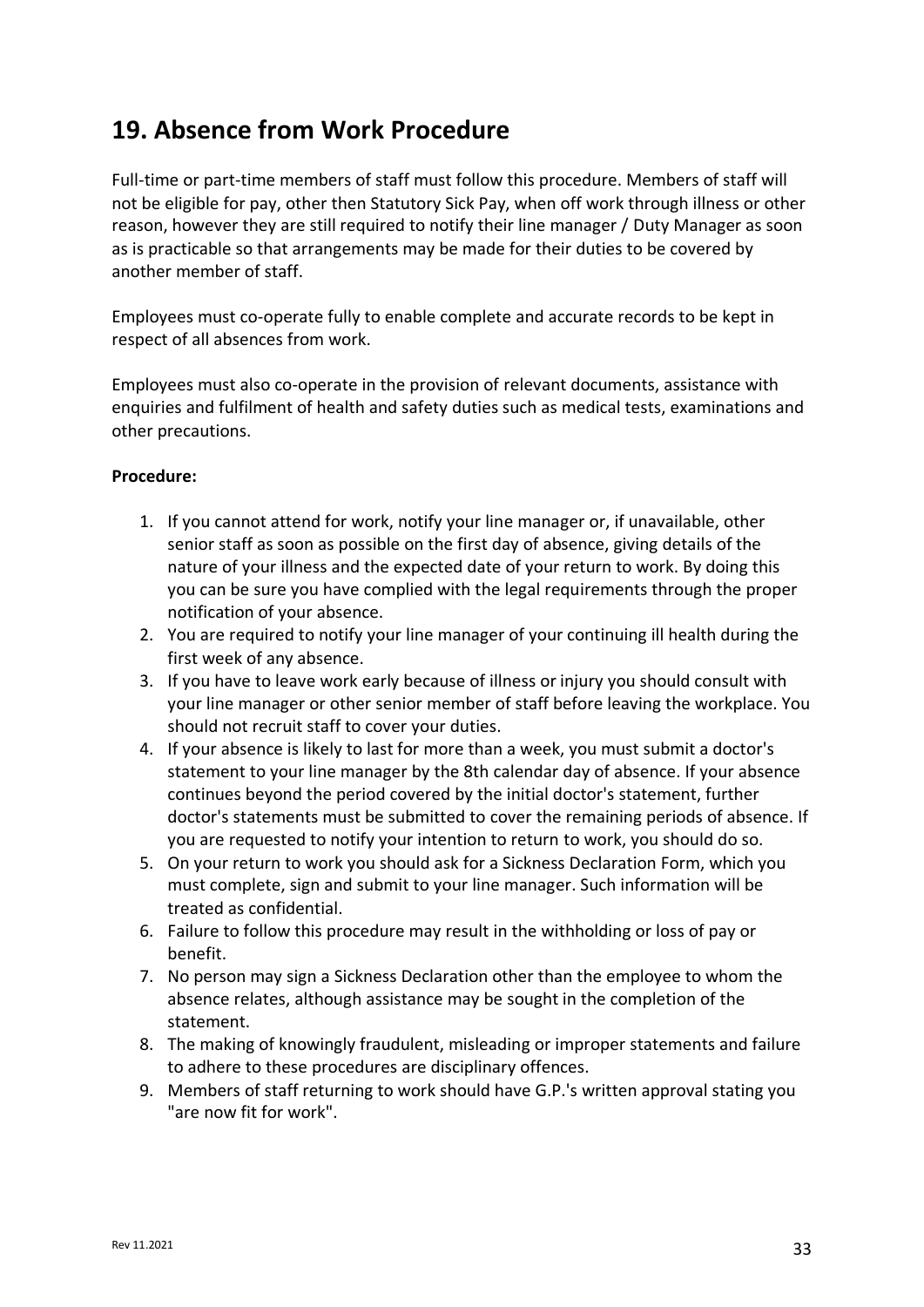## **20. Cover for unexpected/unplanned absences**

When a child is placed at Pear Tree, the organisation makes an undertaking to provide not only the total care of the child but to be responsible for the care for an indefinite length of time. It is an expectation of the organisation that employees working for Pear Tree not only contribute to that total care by the way of allocating duties to members of staff by means of the planned rota but also that members of staff must undertake to provide the organisation and the children with a commitment to ensure their total care during unexpected and unforeseen circumstances, e.g. when a member of staff suddenly goes sick or is injured.

In these circumstances the situation must be reported to senior staff as soon as possible so that plans can be made. The member of senior staff co-ordinating operations at that time will contact members of staff to find out their availability to determine the easiest practical solution to the problem. It is hoped that, at this time, a suitable volunteer will be found.

In the event that no such volunteer comes forward, then members of senior staff may, under certain circumstances, choose to cover the shift themselves. However, it must also be noted that senior staff have other duties and there are responsibilities that must be maintained throughout. In the event that any such time would leave the organisation vulnerable in other areas, the member of senior staff co-ordinating must instruct a member of staff to report for duty.

The decision as to which member of staff is instructed will be determined by taking a number of factors into consideration, e.g. by trying to determine which member of staff has worked the least number of hours around the period of duty that requires to be covered both previously to and after the duty in question. Other factors may also be taken into account, e.g. by prioritisation the reasons why members of staff claim to be unavailable when first contacted. The senior member of staff will also have to make a judgement as to the context of the period of duty that a member of staff is required to do and the appropriate gender. The member of staff that is instructed to attend must do so. Failure to attend will result in disciplinary procedures and a review of that person's contract of employment.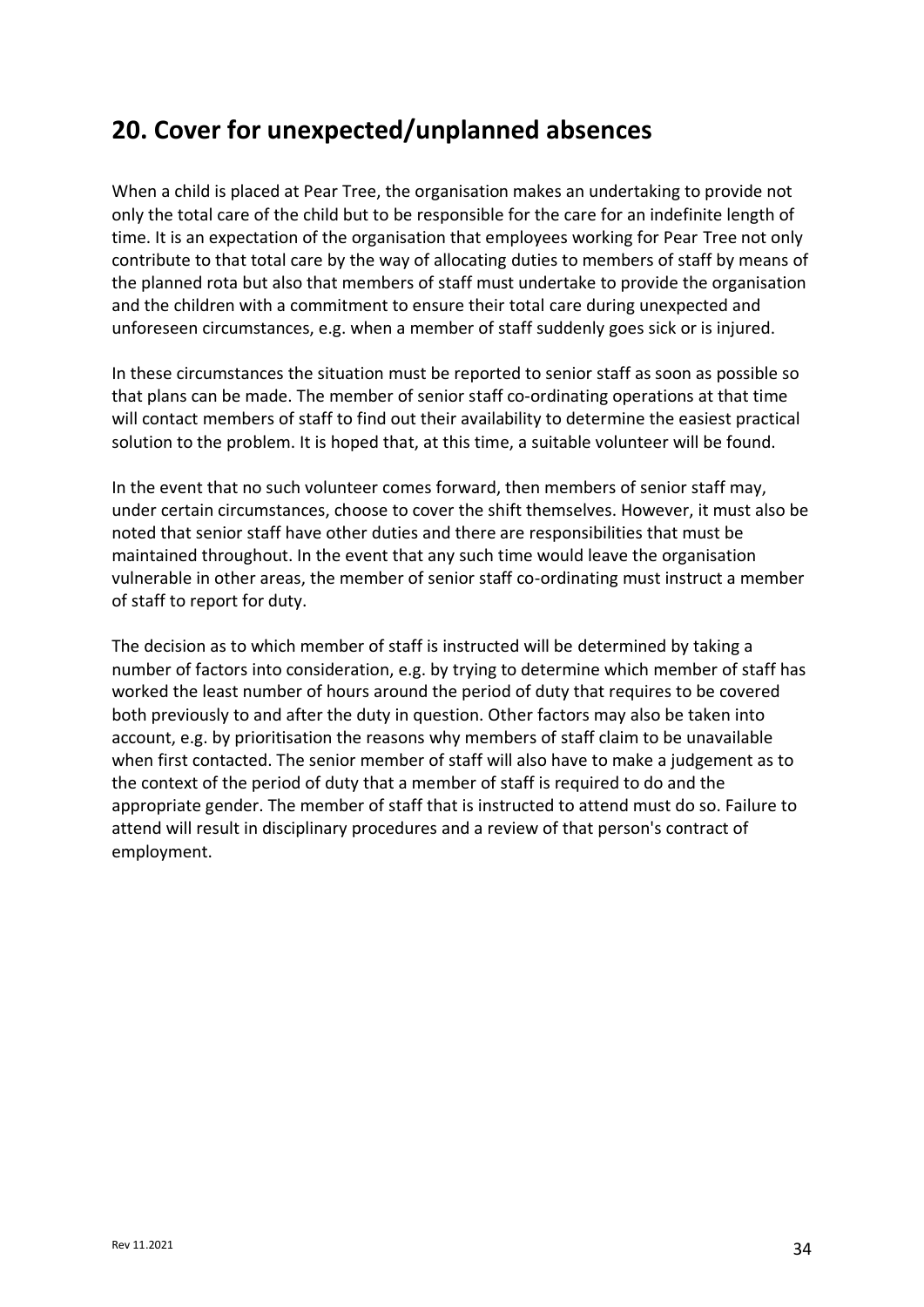# **21. Outside Commitment Policy**

Members of staff working with Pear Tree need to acknowledge the commitment that they make not only to the organisation but also to the clients to whom they offer help and services. This commitment must not be understated and unless acknowledged from the beginning may cause problems with the service that is required to be delivered. Therefore we ask that any outside interests or commitments that may distract or take precedence over the work that we undertake to be notified to us at the earliest opportunity. From this, a decision may be taken as to whether or not it is compatible with working within the organisation. This is not to say that people working for Pear Tree cannot have outside interests or commitments and, indeed, some commitments are recognised by the organisation such as childcare and the ability to bring up our own children successfully. However, it is only fair that we are given the opportunity to look at these commitments and to offer our opinion as to how compatible or workable they are within the organisation. In some cases, if the person wishes to continue to be employed by the organisation, it may cause the contract to be reviewed or permission for this outside activity or commitment to be denied.

What defines an outside commitment for the purposes of the above policy? An outside commitment is any activity that may take precedence over the commitment required to fulfil one's contract with the organisation, i.e. other employment, fostering, holding office with a political party or governing body, being a committee member for an organisation that expects minimum attendance levels.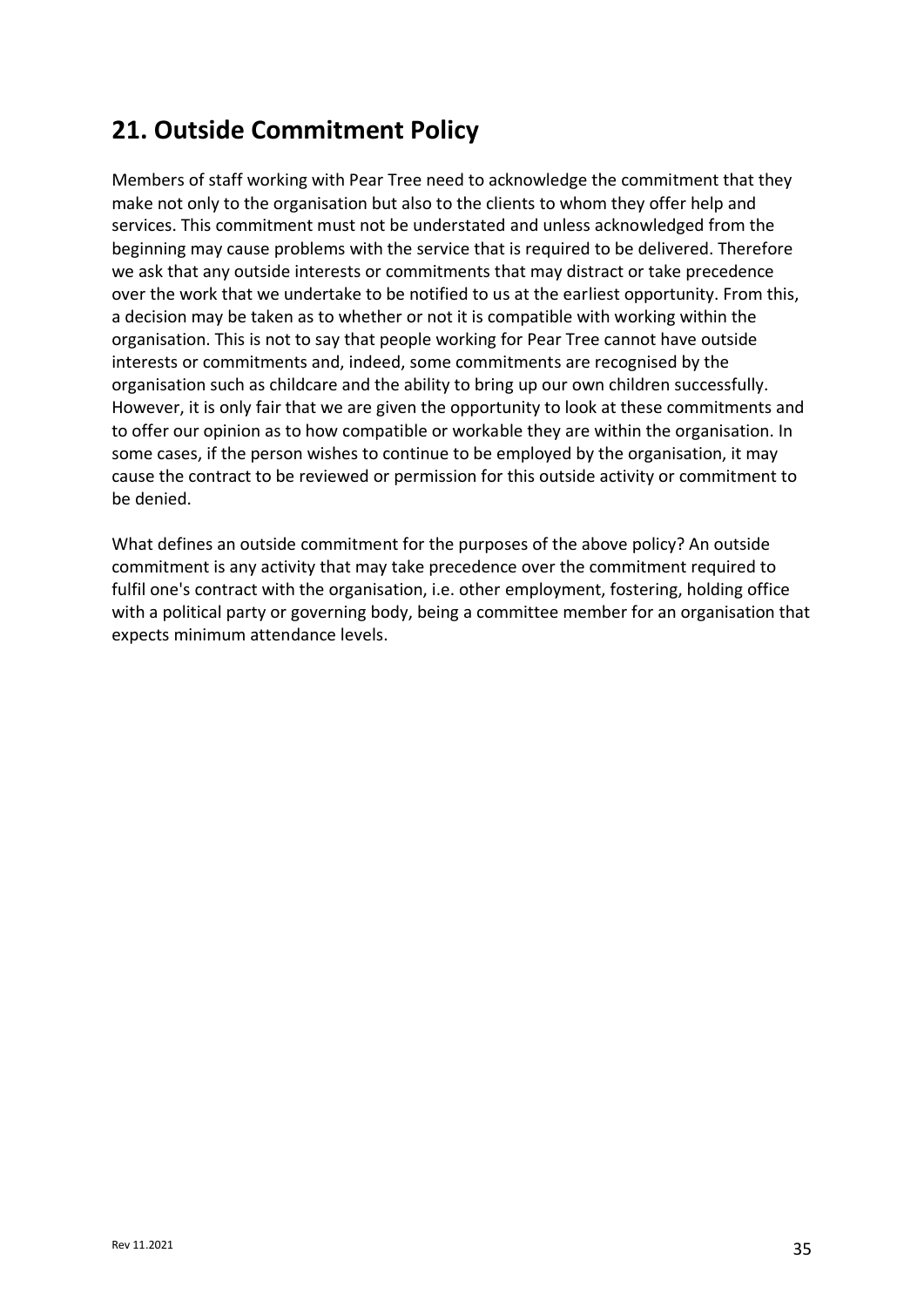# **22. Policy on working rota expectations and communication.**

Rotas will be published at least 4 weeks in advance.

Rotas will be sent out to House Mangers, Deputies and Acting Duty Managers prior to being published, all changes to rota and education support to be made at this point.

The rota formula was created to allow for the ability to cover 24-hr day, 7 days a week, 365 days a year.

To facilitate this, the pattern so that those working a weekend worked a different part of the weekend over two weeks followed by a long weekend off. This pattern is unique to Pear Tree as most companies wouldn't find it acceptable, as to make it work requires an overlap on a Wednesday which isn't the most cost effective but this time is utilised for staff meetings and training.

It is also intended that each week the member of staff has two days off together during the course of the week when working the weekend.

Those working Part time hours will work part of the rota pattern and not an alternative pattern.

### **Changes**

Frequency of changes to the rotas will be kept to a minimum, this is to ensure the children and young people have minimum disruption and to allow staff to have a consistent work pattern.

In the event that shift patterns or teams need changing this should be done in a way that is beneficial or at best has minimum impact. Such as advancing a weekend off or changing the pattern following a holiday.

A supervision via Connect, a telephone call or email from the HR department will be made prior to any changes made.

In the event of a published rota changing, an email should be sent to the member of staff advising them of the changes. This may be to cover holiday arrangements or sickness, or unplanned absence. The house manager of the home or supervising manager should be copied into the email.

### **Changes to Sleepovers**

Any changes to sleepovers must initially be discussed with the house manager of that home who will then liaise with HR to make relevant changes.